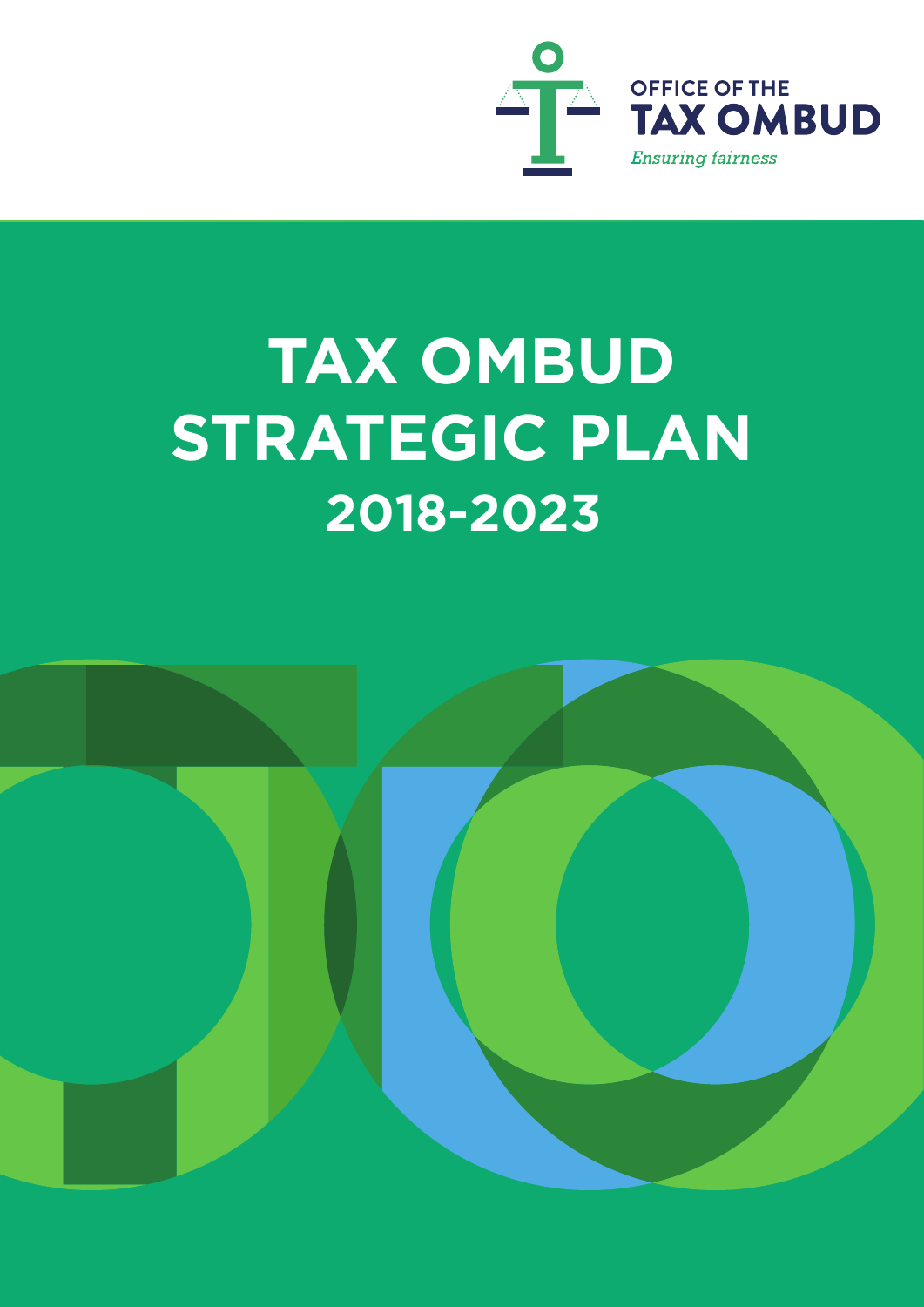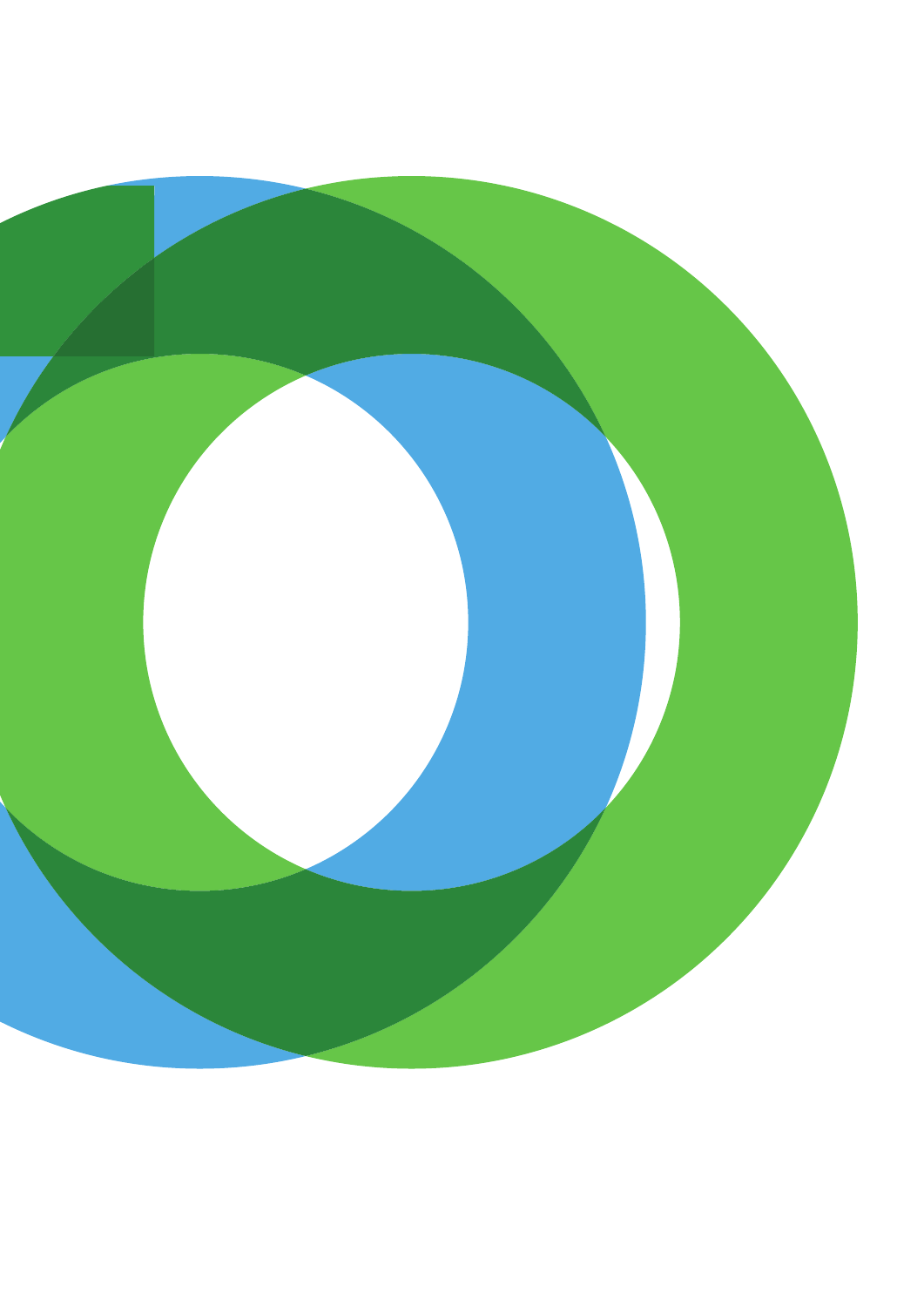## **TABLE OF CONTENTS**

| 1. | <b>ABBREVIATIONS</b>       |                                                   |    |  |  |  |
|----|----------------------------|---------------------------------------------------|----|--|--|--|
| 2. |                            | <b>FOREWORD BY THE TAX OMBUD</b>                  | 1  |  |  |  |
| 3. |                            | <b>OVERVIEW BY THE CHIEF EXECUTIVE OFFICER</b>    | 5  |  |  |  |
| 4. | <b>OFFICIAL SIGN-OFF</b>   |                                                   |    |  |  |  |
| 5. |                            | <b>PART A: STRATEGIC OVERVIEW</b>                 | 10 |  |  |  |
|    | <b>VISION</b>              |                                                   | 10 |  |  |  |
|    |                            | <b>MISSION</b>                                    | 10 |  |  |  |
|    | VALUES                     |                                                   | 10 |  |  |  |
|    |                            | LEGISLATIVE AND OTHER MANDATES                    | 11 |  |  |  |
|    |                            | SITUATIONAL ANALYSIS                              | 13 |  |  |  |
|    |                            | ORGANISATIONAL ENVIRONMENT                        | 17 |  |  |  |
|    |                            | STRATEGIC OUTCOME-ORIENTED GOALS                  | 18 |  |  |  |
| 6. |                            | <b>PART B: STRATEGIC OBJECTIVES</b>               | 19 |  |  |  |
|    |                            | STRATEGIC OBJECTIVES, MEASURES AND TARGETS        | 20 |  |  |  |
|    | 1.1                        | Accessibility and operations                      | 20 |  |  |  |
|    | 1.2                        | Systemic investigation                            | 20 |  |  |  |
|    | 1.3                        | Awareness and education                           | 20 |  |  |  |
|    | 1.4                        | Legal and support services                        | 21 |  |  |  |
| 7. |                            | <b>RESOURCE CONSIDERATION AND RISK MANAGEMENT</b> | 22 |  |  |  |
|    |                            | RESOURCE CONSIDERATION                            | 22 |  |  |  |
|    | <b>RISK REGISTER</b><br>24 |                                                   |    |  |  |  |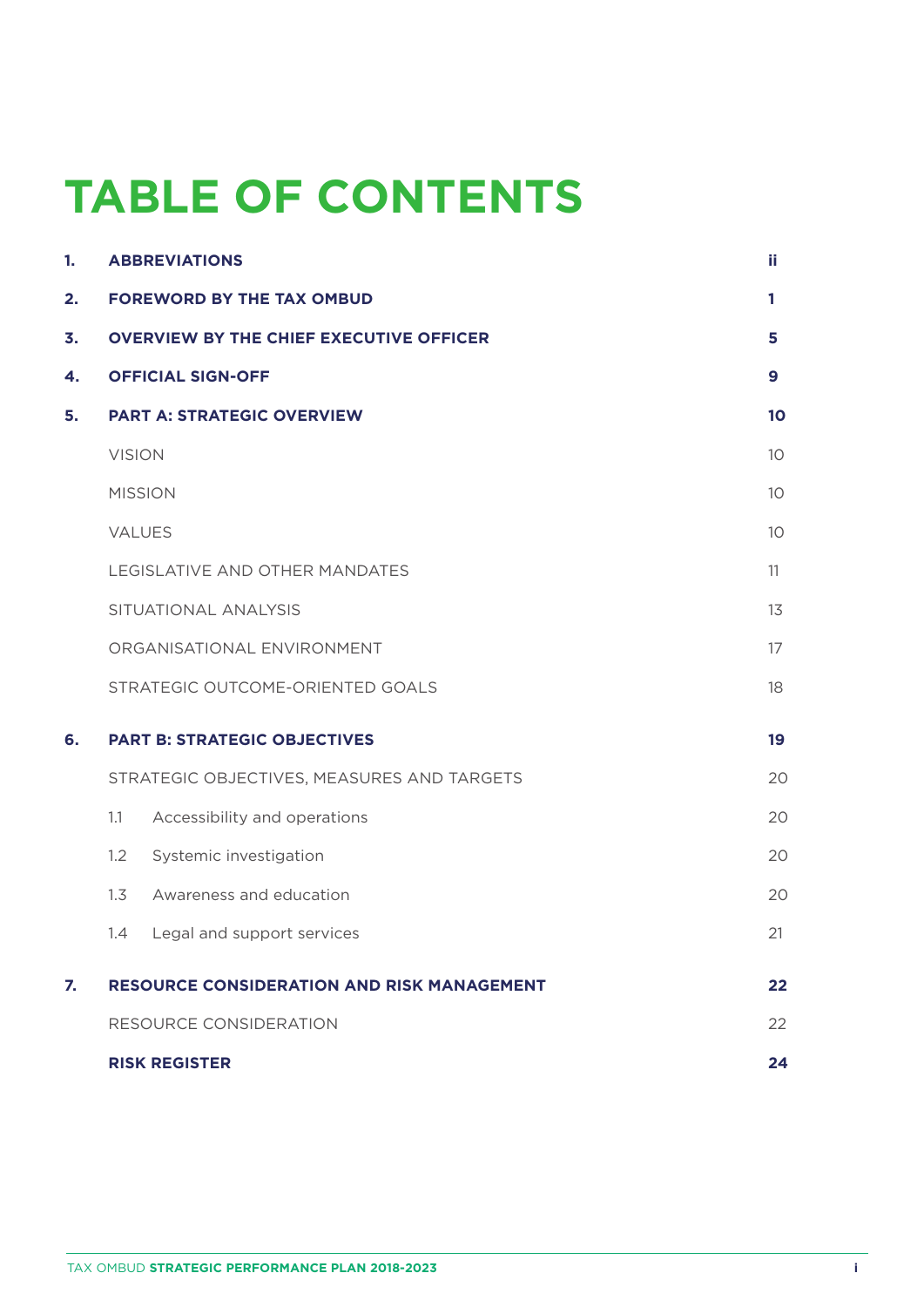## **ABBREVIATIONS**

**1**

| <b>APP</b>    | Annual Performance Plan                                             |
|---------------|---------------------------------------------------------------------|
| <b>CAPEX</b>  | Capital expenditure                                                 |
| CEO           | <b>Chief Executive Officer</b>                                      |
| <b>CMO</b>    | <b>Complaints Management Office</b>                                 |
| eChannels     | Electronic Channels                                                 |
| <b>GTAC</b>   | Government Technical Advisory Centre                                |
| IT            | Information technology                                              |
| <b>LSSA</b>   | Law Society of South Africa                                         |
| MOU           | Memorandum of Understanding                                         |
| <b>MTEF</b>   | Medium Term Expenditure Framework                                   |
| <b>NDP</b>    | National Development Plan                                           |
| NT.           | <b>National Treasury</b>                                            |
| <b>OTO</b>    | Office of the Tax Ombud                                             |
| <b>PESTEL</b> | Political, Economic, Social, Technological, Environmental and Legal |
| <b>PFMA</b>   | Public Finance Management Act 1 of 1999                             |
| <b>RCB</b>    | <b>Recognised Controlling Bodies</b>                                |
| <b>SARS</b>   | South African Revenue Service                                       |
| <b>SCOF</b>   | <b>Standing Committee on Finance</b>                                |
| <b>SLA</b>    | Service level agreement                                             |
| <b>SP</b>     | Strategic Plan                                                      |
| <b>SWOT</b>   | Strengths, weaknesses, opportunities and threats                    |
| <b>TAA</b>    | Tax Administration Act                                              |
| TO            | Tax Ombud                                                           |
| <b>VOIP</b>   | Voice Over Internet Protocol                                        |
|               |                                                                     |



TAX OMBUD **STRATEGIC PERFORMANCE PLAN 2019-2023**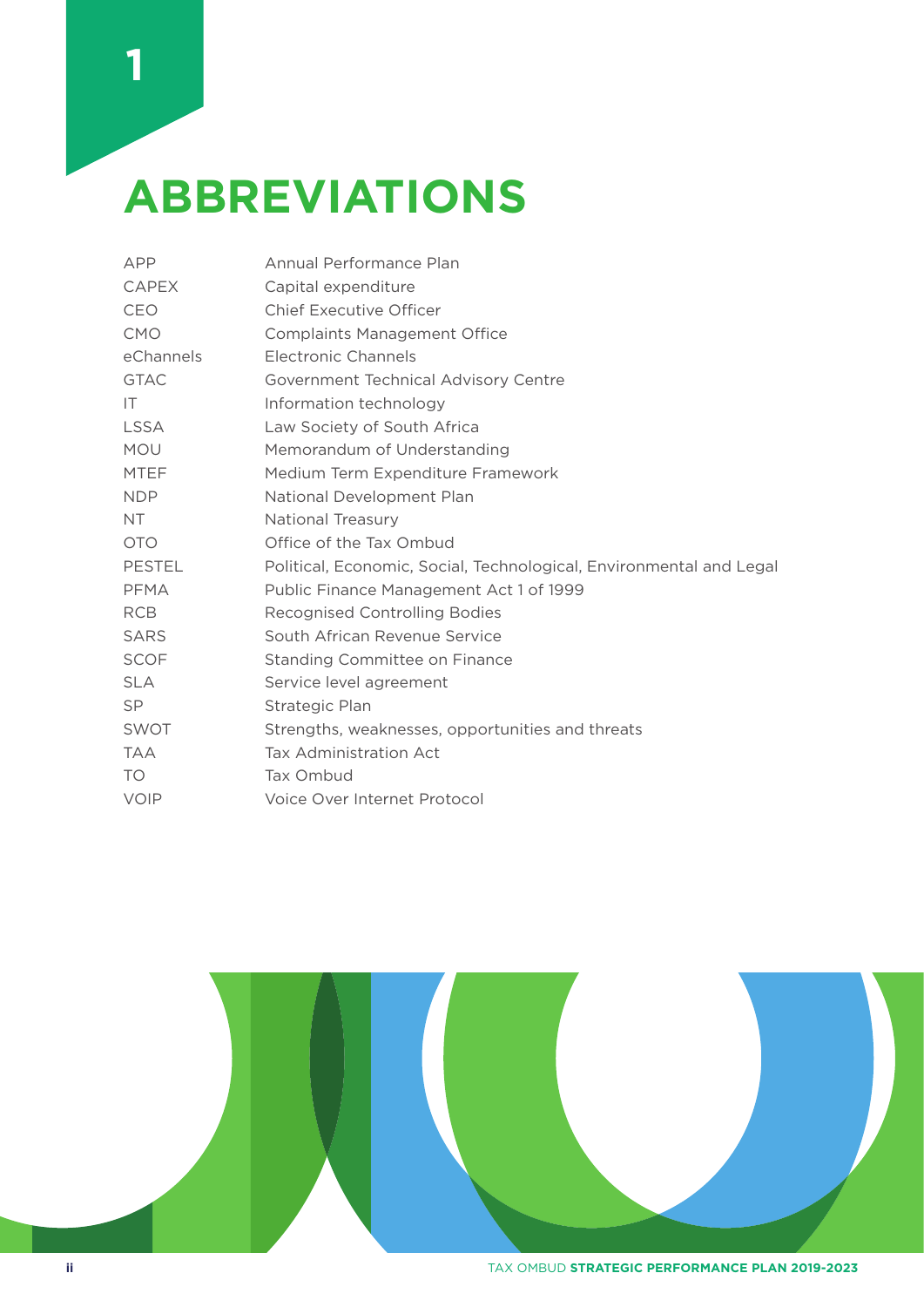## **FOREWORD BY THE**  TAX OMBUD



**JUDGE BERNARD NGOEPE** TAX OMBUD

**2**

**"To this end, we are setting ourselves even higher targets than before and developing a more advanced strategy to enable the Office to become a fully independent institution that is also highly efficient and cost-effective."**

After four years in operation, the Office of the Tax Ombud has found its stride. From this point onwards, however, we will have to raise the bar and pick up speed if we are to meet the escalating demand for our services and provide an excellent service to taxpayers and the country. To this end, we are setting ourselves even higher targets than before and developing a more advanced strategy to enable the Office to become a fully independent institution that is also highly efficient and cost-effective.

How we envisage doing this is detailed in this Strategic Plan 2018–2023, which describes how we intend to go about achieving our objectives in the next five years. It also serves as a reference point that our stakeholders, including taxpayers, can use to hold us accountable for our performance against the objectives set.

#### **MULTIPLICITY OF FACTORS TAKEN INTO ACCOUNT**

In formulating this Strategic Plan and our strategic outcome-orientated goals, we took cognisance of the ever-increasing need for our services among taxpayers and other stakeholders, as well as our commitment to the National Development Plan (NDP) 2030. Many other issues were taken into account, notably the socio-economic challenges facing the country, the political situation, the immense pressure and challenges confronting the South African Revenue Services (SARS), allegations of widespread corruption and misuse of taxpayers' monies, and a growing appetite among many stakeholders (including parliamentarians) for a more independent Tax Ombud with greater powers.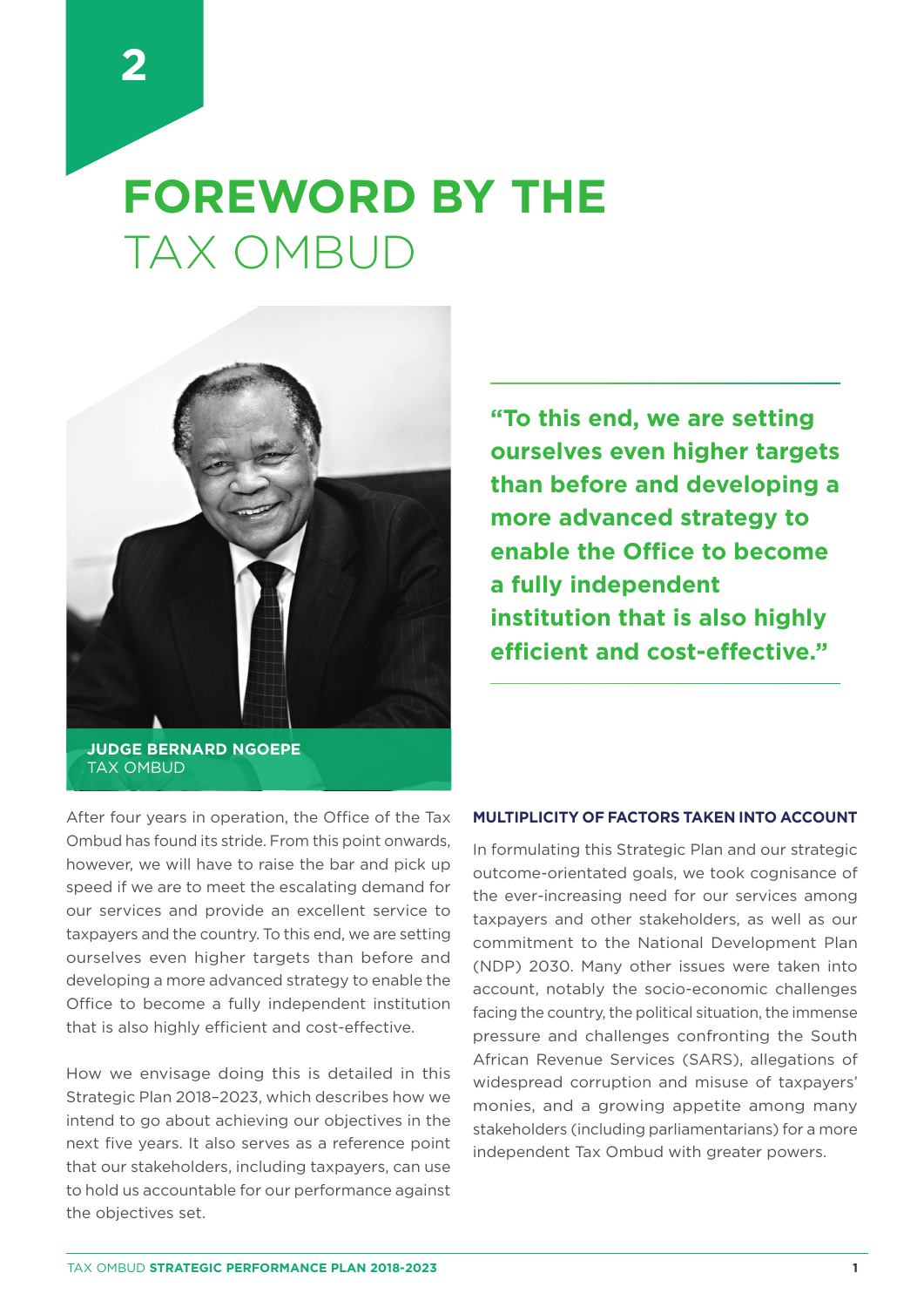"The investigation, and the release of a comprehensive report, marked a new chapter in our proactive approach towards resolving problems taxpayers face."

#### **CHALLENGING ENVIRONMENT**

Poor ethics are intertwined in many aspects of society. The tax environment and its role-players are not immune to this, hence the need for a stronger, more efficient and effective Office of the Tax Ombud. This will only be possible with proper planning backed by adequate resources, both financial and human.

In considering our role in the next five years, we took note of the macro-economic outlook for South Africa, the targets set in the NDP and dynamics in the tax administration system that influence relations and interactions between taxpayers and the revenue collector. Escalating tax avoidance and tax evasion are a worrying phenomenon, as are the growing calls for a tax boycott by certain quarters of our society. These trends amplify the significance of our mandate as a state entity tasked with helping maintain a balance between SARS's powers and duties, and taxpayers' rights and obligations. Our goal of helping to build taxpayers' trust in the tax administration system is more important now than at any other time in our institution's relatively short existence.

#### **STRENGTHENING OUR INDEPENDENCE**

In the 2017–2022 Strategic Plan and the 2017/18 Annual Performance Plan (APP), we made undertakings to continue pursuing legislative changes that would strengthen our independence. It is encouraging that amendments already made to the Tax Administration Act (TAA) in January 2017 have provided some of the additional powers we requested. The result has been greater independence from SARS concerning our finances and recruitment processes, as well as improved public perceptions of our Office as an independent and impartial institution. The amendments have also given us certain powers to investigate systemic and emerging issues, at the request of the Minister or on the Tax Ombud's initiative with the approval of the Minister of Finance.

The first such investigation that the Tax Ombud conducted centred on alleged delays in the payment of tax refunds. This investigation resulted in the release in September 2017 of the "Tax Ombud's report on the investigation in terms of section 16(1) (b) of the Tax Administration Act 28 of 2011 into alleged delayed payment of refunds as a systemic and emerging issue". The investigation, and the release of a comprehensive report, marked a new chapter in our proactive approach towards resolving problems taxpayers face. The appointment of two systemic investigators will give impetus to the Office's efforts to be proactive in identifying and monitoring systemic and emerging issues that, when addressed, have the potential to contribute to improvements in the country's tax administration system.

#### **BUILDING A SOLID BUSINESS CASE**

The next few years will see increased efforts on our part to address many issues, such as the need for structural independence, provision of adequate funding so that the Office can efficiently carry out its mandate, and the proposed extension of the mandate. In our constructive engagements with numerous stakeholders and appearances before the Standing Committee on Finance (SCOF), it has been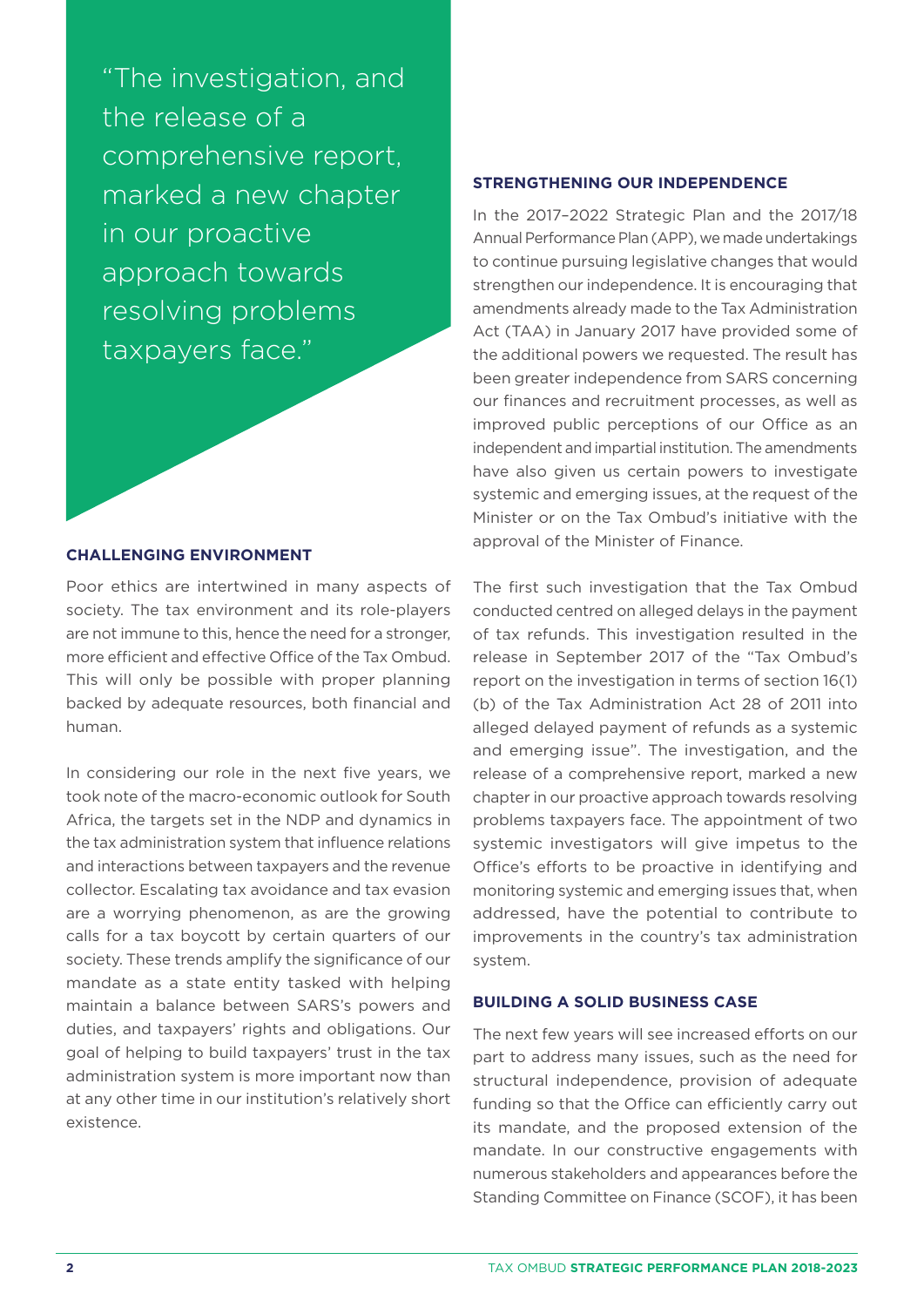clearly conveyed that parliamentarians and taxpayers want the Office to have more powers that can ensure the protection of taxpayers' rights.

The Government Technical Advisory Centre (GTAC) is assisting the Office to develop a business case for a cost-effective and independent organisational model. The project has three distinct phases, the first of which includes a feasibility study that will focus on a situational analysis of the Office, an institutional options analysis, service delivery model and recommendations on a preferred option. The second phase will entail developing a business case with cost implications and a human resource model for the preferred option. The last phase will include the implementation plan and close-out report. This project is an important step towards building an independent Office of the Tax Ombud.

> **"We are engaging the appropriate stakeholders to fast-track the process of finalising the Taxpayer Bill of Rights and the Service Charter, as these are pertinent to our strategic approach for the next five years."**

#### **ENHANCING GOVERNANCE AND HARNESSING PARTNERSHIPS**

In support of our strategic goals, we will ensure that we promote sound governance and stakeholder engagement as the cornerstone of our ethos in our operations. The many partnerships that we have built with stakeholders have been very fruitful, as

was demonstrated during the Office's investigation into alleged delays in the payment of tax refunds, where the inputs of stakeholders ensured we had all the information necessary to complete the investigation swiftly yet thoroughly. Moving forward, we would like to formalise some of our partnerships with stakeholders by entering into Memoranda of Understanding (MOU) and service level agreements (SLAs).

#### **TAXPAYER BILL OF RIGHTS URGENTLY NEEDED**

Since the establishment of the OTO, the Tax Ombud has worked tirelessly to protect the rights granted to taxpayers by the Constitution and tax legislation. Unfortunately, South Africa does not yet have a Taxpayer Bill of Rights, a shortcoming that the Office has sought to remedy by promoting awareness about taxpayers' rights as enshrined in our Constitution and by drafting a comprehensive Taxpayer Bill of Rights. This process has been in the pipeline for some time, and we feel encouraged and vindicated that the recently released Davis Committee's final report on tax administration recommended that the Tax Ombud be given the powers to enforce a Taxpayer Bill of Rights. Although our draft has been prepared and submitted to SARS, the revenue collector has yet to finalise it despite undertakings that this would be done by 31 March 2017. Similarly, the Service Charter that would require SARS to adhere to certain service requirements, such as turnaround times for resolving taxpayer complaints, should also have been finalised by March 2017 but is also still pending. We are engaging the appropriate stakeholders to fast-track the process of finalising the Taxpayer Bill of Rights and the Service Charter, as these are pertinent to our strategic approach for the next five years.

#### **MORE DEMANDING TARGETS SET**

As we move forward with vigour and determination, we envisage improving on our complaints management system, streamlining governance and risk frameworks to improve compliance and reporting, and further continuing to create much-needed awareness about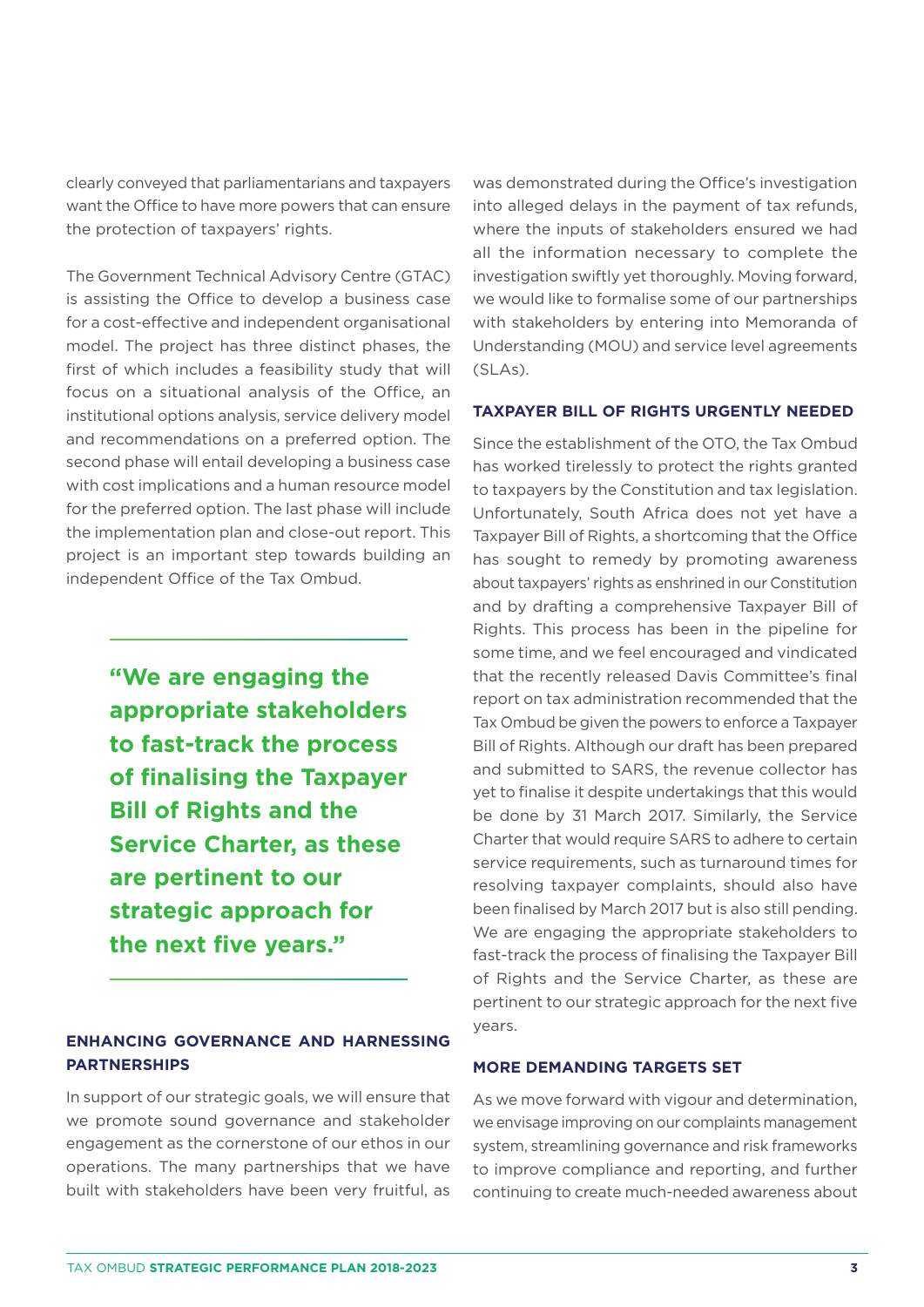our Office and how taxpayers can use the services offered. We have also raised our targets for the number and quality of engagements and partnerships with stakeholders.

As we plan for the 2018/19 financial year and the next five years, we take cognisance of the continued importance of practising our values of accountability, independence, efficiency, fairness and confidentiality in everything we do, particularly when interacting with our stakeholders, both internal and external. Embedding these core values in all our engagements, and supplementing them with a culture of professionalism, pursuit of excellence and Ubuntu, will help us achieve our core strategic outcomeoriented objectives. These objectives are Accountability (rational and fair application of the tax administration process), Efficacy (prompt and efficient resolution of complaints), Independence (structurally independent Tax Ombud) and Security and confidentiality.

The essential ingredients for success are in place: a team of competent employees who are experts in their respective fields, committed and capable of making a difference in the lives of taxpayers; the support of our stakeholders; a sound governance structure and an ambitious Strategic Plan and Annual Performance Plan. Our patriotism to our country and determination to inspire taxpayer confidence in tax administration are unwavering and we are honoured to have been entrusted with this responsibility.

**JUDGE BERNARD NGOEPE** TAX OMBUD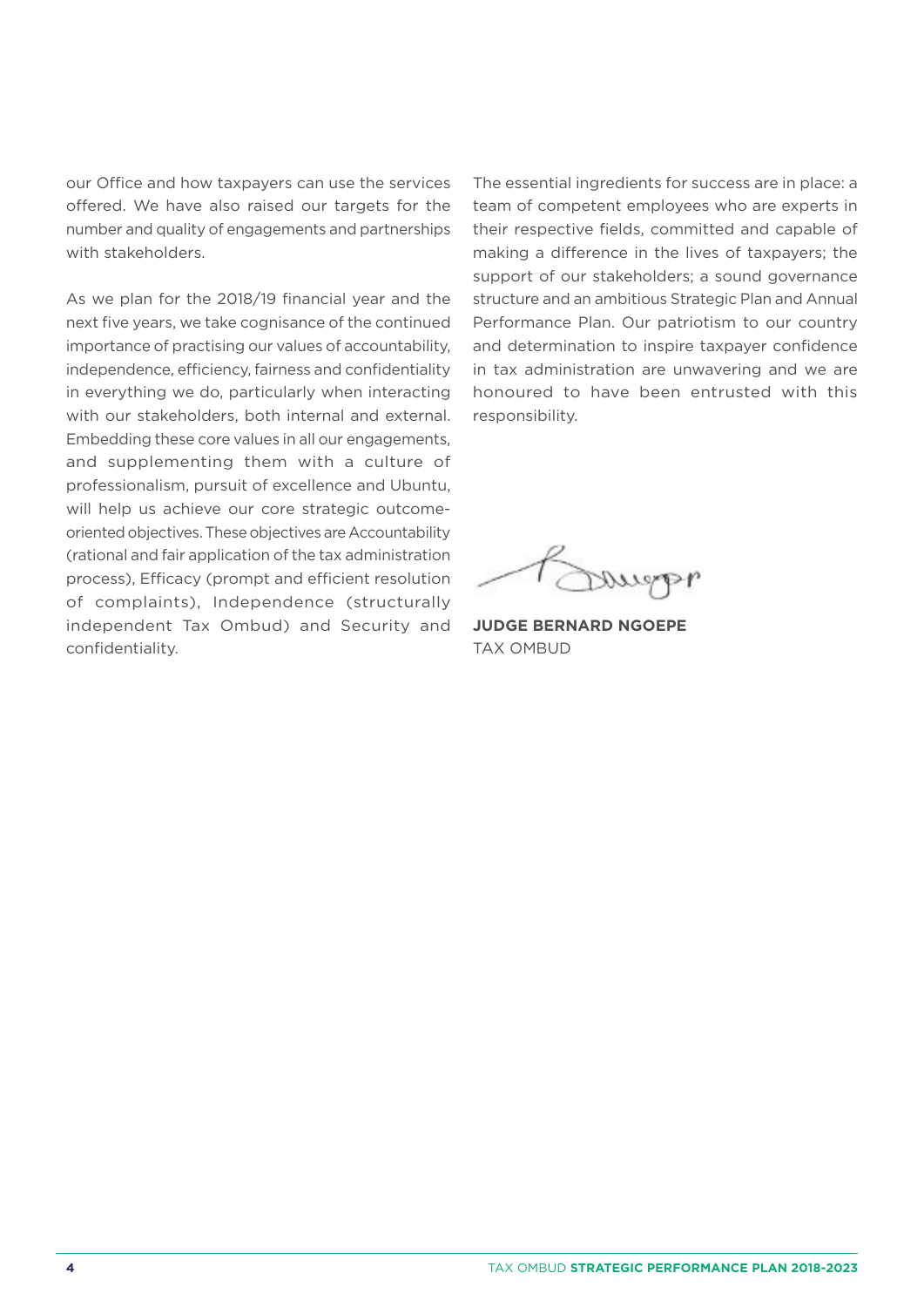## **OVERVIEW BY THE** CHIEF EXECUTIVE OFFICER



**ADVOCATE ERIC MKHAWANE** CHIEF EXECUTIVE OFFICER

**3**

**"The cornerstones of this Strategic Plan are the principles of professional, ethical, accountable and committed service delivery excellence."**

It is my pleasure to present the Office of the Tax Ombud's Strategic Plan for the period 2018 to 2023, commencing with 2018 as the year of action and excellence, during which our focus will be on gaining a deeper understanding of taxpayers' service needs and responding accordingly as we continue to engage with them.

The cornerstones of this Strategic Plan are the principles of professional, ethical, accountable and committed service delivery excellence. In line with this, the main priority of the Office of the Tax Ombud over the next five years is to ensure that complaints are resolved within a set timeframe without unnecessary delays, and with sound reasons provided for the decisions taken.

#### **WORKING TOWARDS IMPROVED EFFICIENCY**

As outlined in the Tax Ombud's foreword, we engaged the Government Technical Advisory Centre (GTAC) to assist in developing a business case for a costeffective, independent organisational model for the Office. They will be providing the Office with options for organisational models, from which the Office will choose the most suitable and cost-effective option. Based on the selected option, GTAC will continue to assist the Office in formulating a business case to be presented to the Minister of Finance and other stakeholders.

The external threats identified through the SWOT analysis (assessing our strengths, weaknesses, opportunities and threats) showed that some of the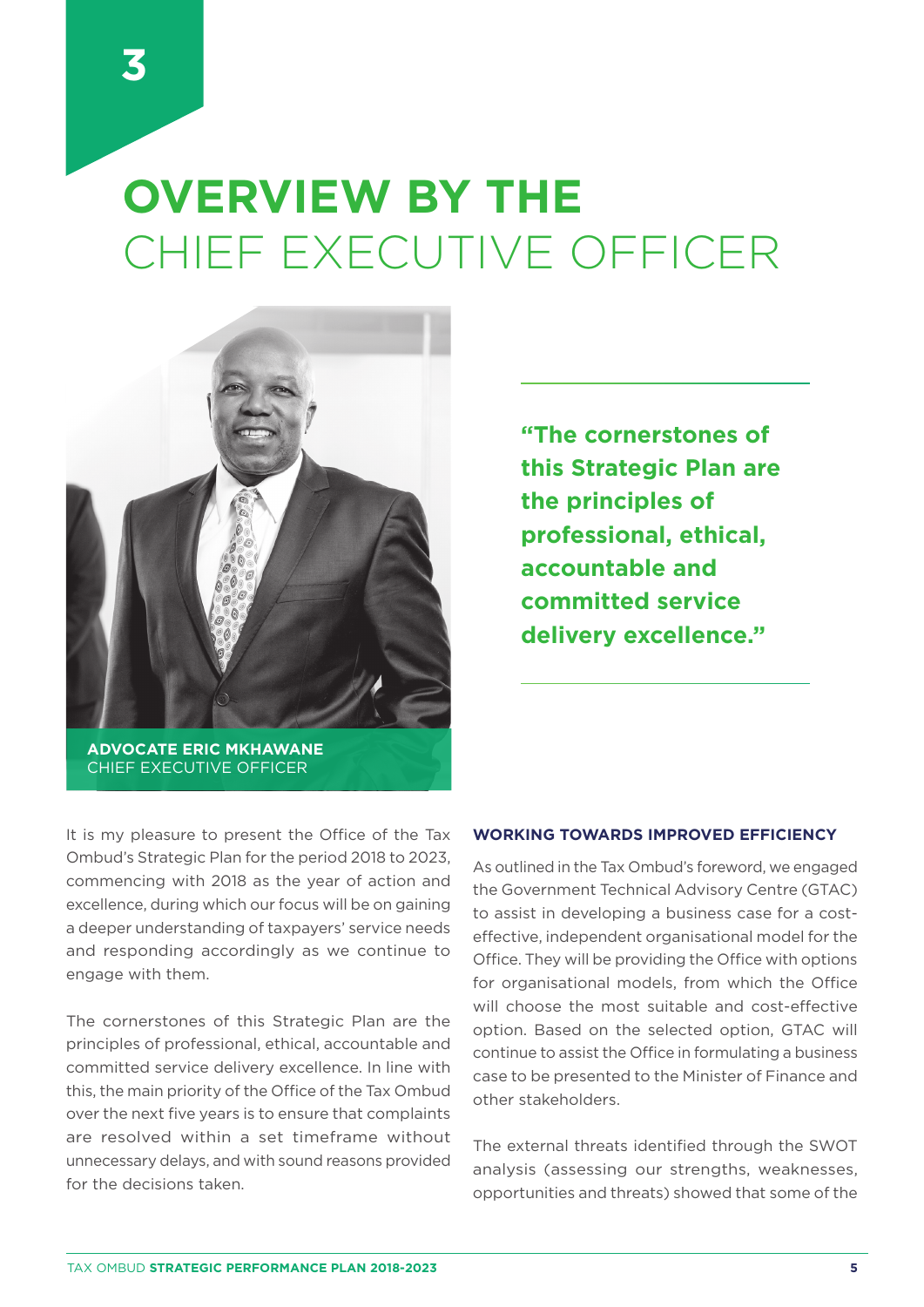biggest threats are outside the direct control and influence of the OTO and could have a material impact on building trust and confidence in the tax administration system. One of the main external threats is delays by SARS in providing feedback on taxpayer complaints to the OTO within a stipulated timeframe. This materially diminishes taxpayers' confidence in tax administration. Another serious threat is lack of awareness and understanding among taxpayers about SARS's complaints processes and procedures, resulting in taxpayers submitting complaints prematurely to the Office. This creates unnecessary work for the OTO and delays the resolution of genuine complaints, causing frustration and the perception of an unresponsive Tax Ombud.

Clear solutions are needed to successfully build trust and confidence in the tax administration system. Such solutions include securing the OTO's full institutional independence and implementing a Memorandum of Understanding with SARS that will govern the working relationship between the two organisations. We intend to conduct a study to determine whether the mandate of the Ombud should be extended in line with other jurisdictions, for instance by assisting taxpayers in distress with the revenue authority or providing redress to taxpayers as a result of poor service. It should also be kept in mind that sufficient funding is required to deal with the increased complaints volumes that will arise as more taxpayers and tax professionals become aware of the OTO and turn to it in the hope that their complaints will be addressed quickly and impartially.

#### **STRIVING TO BE MORE CUSTOMER CENTRIC**

An important strategic objective of this plan is to outline the steps towards becoming more customer centric in dealing with taxpayers. The aim is to ensure that all recommendations are perceived as fair and impartial, and that complainants understand the rationale behind the recommendations made. A large part of understanding the scope of the OTO has to do with understanding SARS processes. If

taxpayers understand how SARS's complaints mechanisms work, they will understand how and where the OTO fits into the complaints-handling process. For this reason, taxpayer education and awareness are prominently addressed in this Strategic Plan.

Our intention is to continue providing a consistent, high-quality service, with specific attention to continually fulfilling our promise of ensuring fairness. An important element of this is to continue communicating our findings on and progress of each complaint to taxpayers in order to maintain credibility and goodwill, as well as to hold SARS accountable. In the last financial year specifically, the Office has been receiving informal feedback on its service on an ad hoc basis; however, a taxpayers' awareness survey will enable us to gain a more accurate sense of how best to educate and engage our target market, and what channels would give us the most reach.

**"The aim is to ensure that all recommendations are perceived as fair and impartial, and that complainants understand the rationale behind the recommendations made."**

#### **FOLLOWING THROUGH ON SYSTEMIC INVESTIGATIONS**

The ultimate purpose of the Office's powers to conduct Ministry-approved investigations into systemic and emerging issues is to improve the fairness of the tax administration system. Thus, it is vital that such investigations be followed through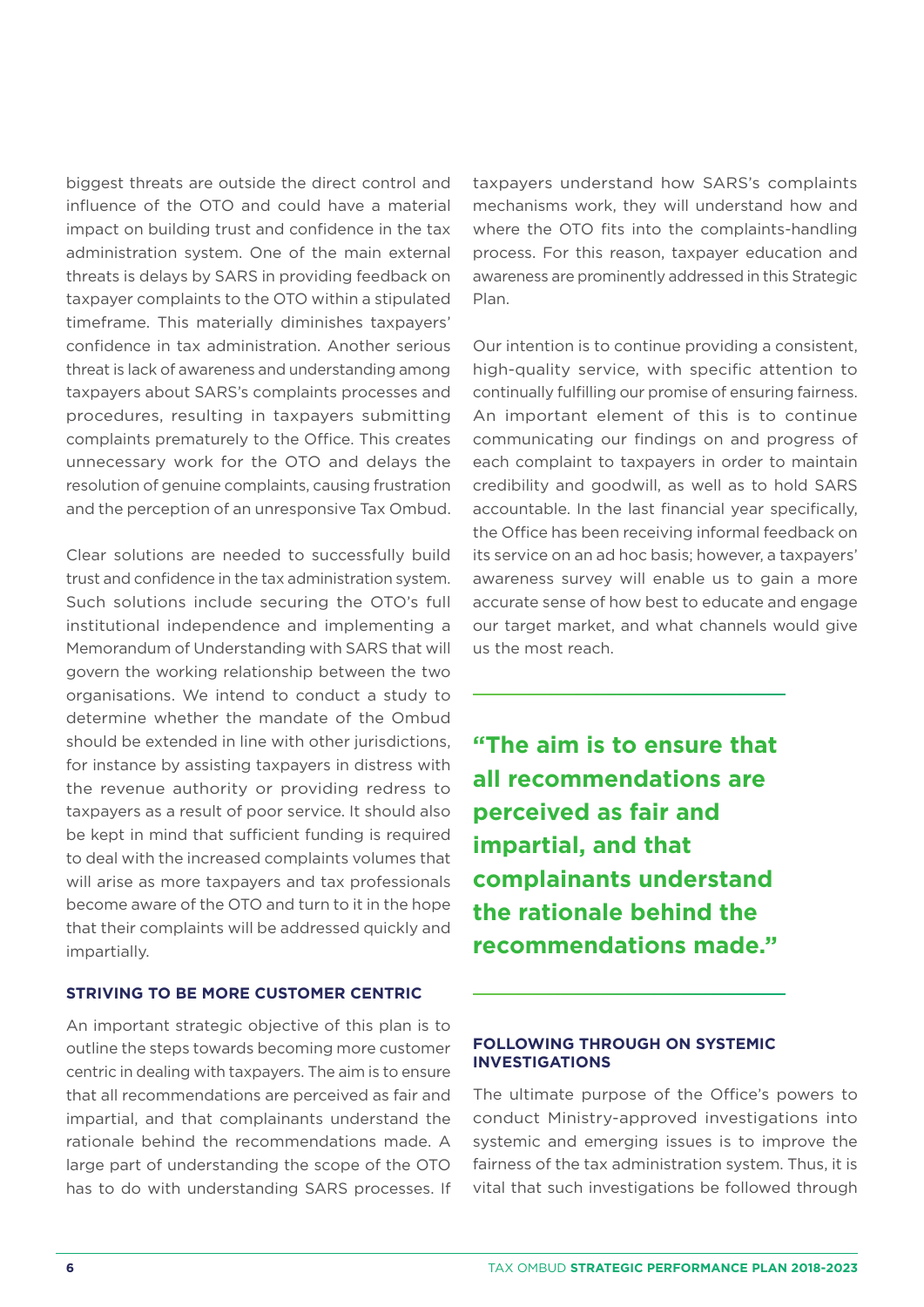and tracked. Going forward, we will monitor the processes of remedying the systemic matters identified, and will conduct surveys to assist the Office in ascertaining whether taxpayers are still experiencing any of the systemic challenges concerned. In addition, we will be requesting SARS to provide us with the details of how they have implemented our recommendations. This will help ensure that their implemented plans are within the ambit of fair tax administration. Further, the Office will undertake various awareness campaigns to educate taxpayers about issues that have been identified as systemic in nature. Among other things, we will use webinar platforms in partnership with Recognised Controlling Bodies, hold road shows and add content about the current identified systemic matters to our website.

#### **PROMOTING AWARENESS THROUGH COMMUNICATIONS AND OUTREACH**

The OTO will continue to promote taxpayer awareness and education through outreach campaigns and advertising, as well as to use public relations services to further build and strengthen relationships with stakeholders such as the media. Based on a review of how we should approach awareness campaigns, we intend to reach and enable more taxpayers to make use of our services. Additional budget is required for communications and outreach over the Medium Term Expenditure Framework (MTEF) to enable the Office to fully implement the strategic objectives and achieve greater visibility.

The Office will also continue to build relationships through stakeholder engagements, collaboration and exhibitions, as such platforms have led to an increase in unrepresented taxpayers utilising the Office, with similar growth among tax practitioners and other types of taxpayers. This Strategic Plan will thus guide us in maintaining and increasing support from our stakeholders and promote an effective working relationship with SARS to ensure that complaints sent to them are resolved within the timeframes set.

"We strive to cultivate a culture of excellence and build organisational capacity and structures that empower, focus and engage employees."

The Office's stakeholders and the general public are increasingly becoming aware of our existence and the much-needed services we provide and this has resulted in an increase in the demand for service. Ideally, the Office would like to have a footprint throughout South Africa but geographical expansion is constrained by budgetary considerations. We are compelled to make do with what Treasury has given us. We are optimistic of growth in the future, however, as this would boost our capacity to efficiently and expeditiously resolve taxpayers' complaints. Any growth would be carefully planned and carried out, starting with conducting research, developing a concept document and drawing up a business case on staffing growth and footprint expansion.

#### **BUILDING A CULTURE OF PROFESSIONALISM AND EXCELLENCE**

The Office will continue to ensure that staff members are customer oriented, technically proficient and professional at all times. We strive to cultivate a culture of excellence and build organisational capacity and structures that empower, focus and engage employees.

As part of this, the Office will ensure we make substantial investments in the skills development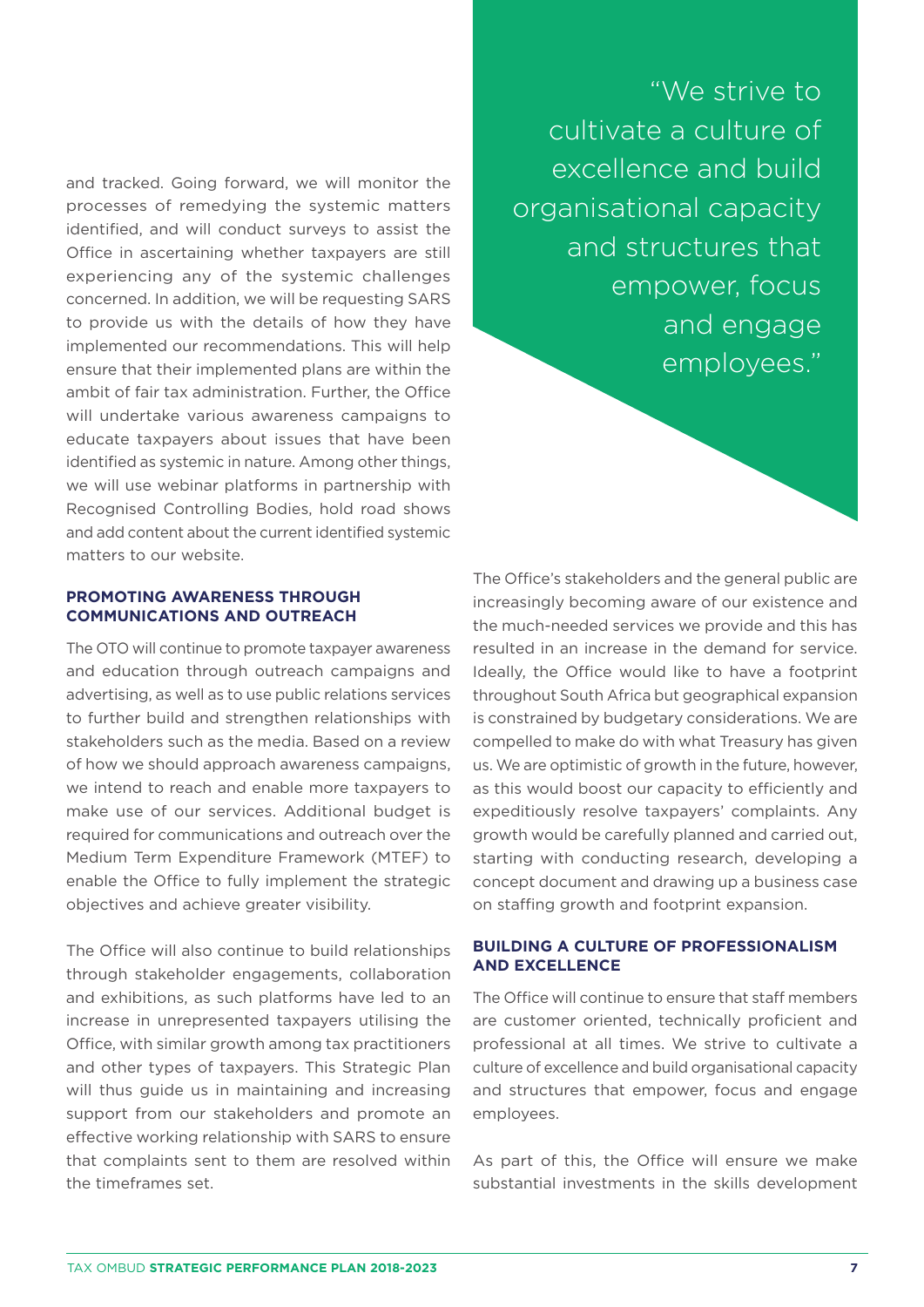and training of our employees, especially those dealing with tax complaints and resolution. The employee cost accounts for the majority of the Office's budgetary requirements and includes a portion allocated to training and development. As the employees of the OTO are required to be highly skilled in all aspects of tax administration, niche education and training interventions are often required.

It will also be important for the team to focus on creating the desired results for the OTO. This calls for a mind-set and culture of excellence where every employee understands the OTO's vision, their own roles and responsibilities, and the specific actions they need to take to help achieve the OTO vision. Every employee's contribution must be aligned with our vision, mission and values, and all employees must speak a common language of excellence.

#### **CONCLUSION**

In conclusion, I would like to thank the Tax Ombud Judge Bernard Ngoepe for his steadfast support and guidance in the four years since the inception of the Office. Sincere gratitude is also extended to the leadership of the OTO and the staff for their commitment and dedication in ensuring that taxpayers receive efficient, impartial and independent redress with respect to their complaints against SARS.

**ADVOCATE ERIC MKHAWANE** CHIEF EXECUTIVE OFFICER

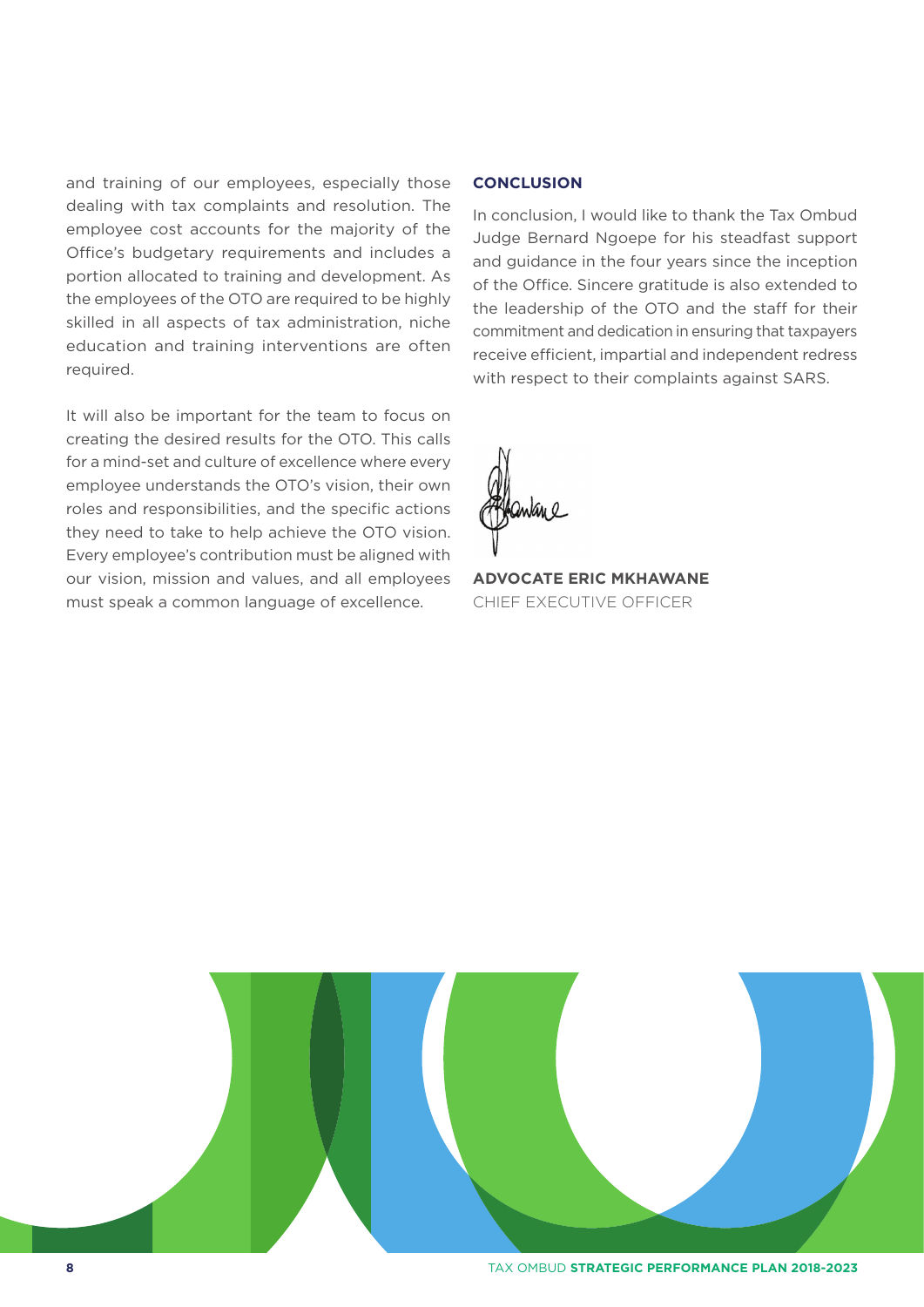

#### **It is hereby certified that this Strategic Plan:**

- was developed by the management of the Office of the Tax Ombud under the guidance of the Minister of Finance
- takes into account all the relevant policies, legislation and other mandates for which the Office of the Tax Ombud is responsible
- accurately reflects the strategic outcome-oriented goals and objectives which the Office of the Tax Ombud will endeavour to achieve over the period 2018-2023

augpp

**JUDGE BERNARD NGOEPE** TAX OMBUD

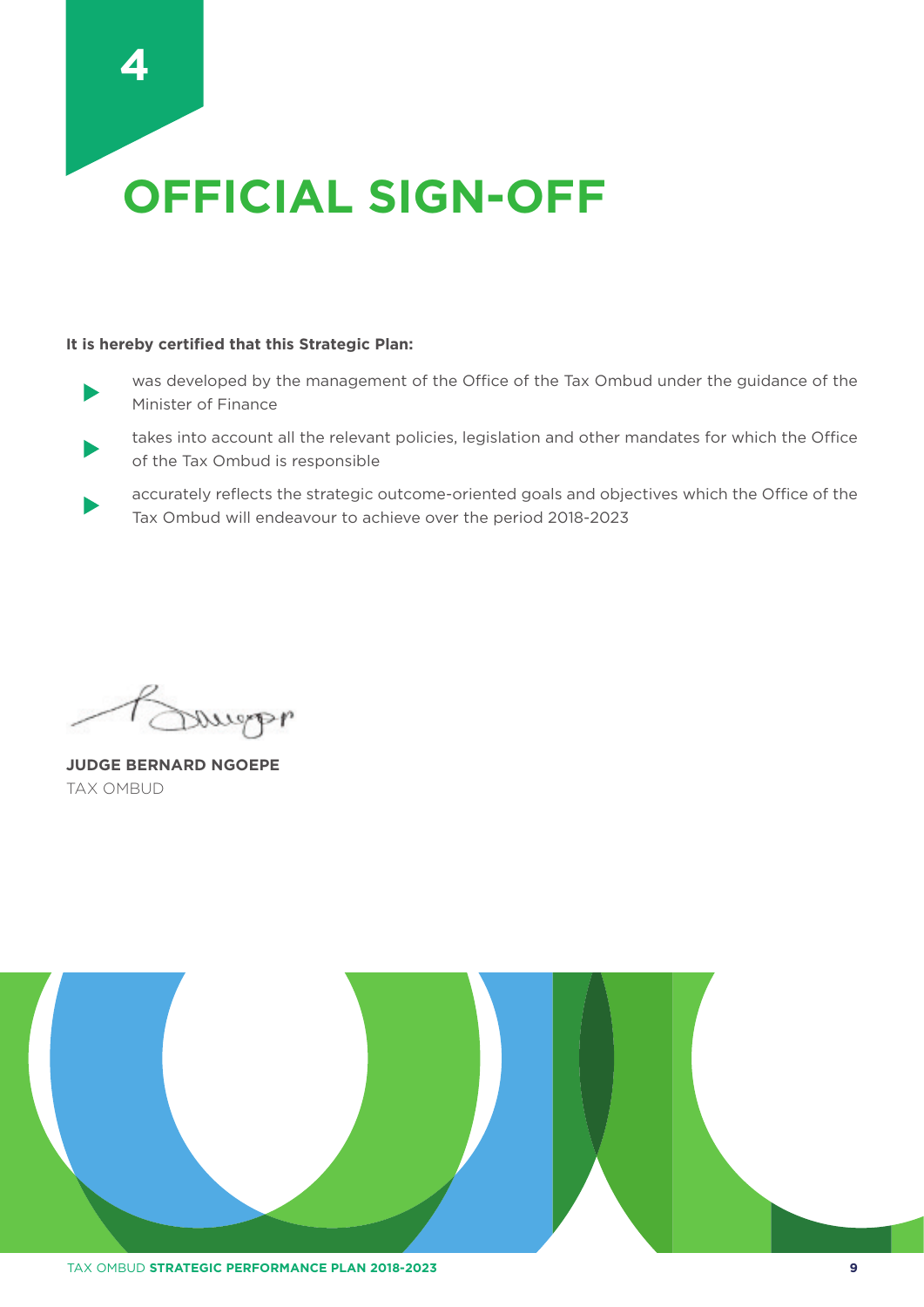## **PART A:** STRATEGIC OVERVIEW

### **VISION**

To strengthen taxpayers' trust and confidence in tax administration

### **MISSION**

To be an efficient, independent, impartial and fair redress channel for taxpayers

### **VALUES**

**ACCOUNTABILITY** Taxpayers are entitled to a rational and fair reason for decisions and actions taken.

#### **INDEPENDENCE**

In dealing with taxpayers' complaints, the Tax Ombud operates independently of SARS.

#### **EFFICIENCY**

The Office of the Tax Ombud ensures that all taxpayers' complaints are resolved promptly and efficiently.

#### **FAIRNESS**

The Tax Ombud acts in fairness at all times.

#### **CONFIDENTIALITY**

The Office of the Tax Ombud holds all communications with taxpayers in strict confidence unless authorised otherwise by the taxpayer.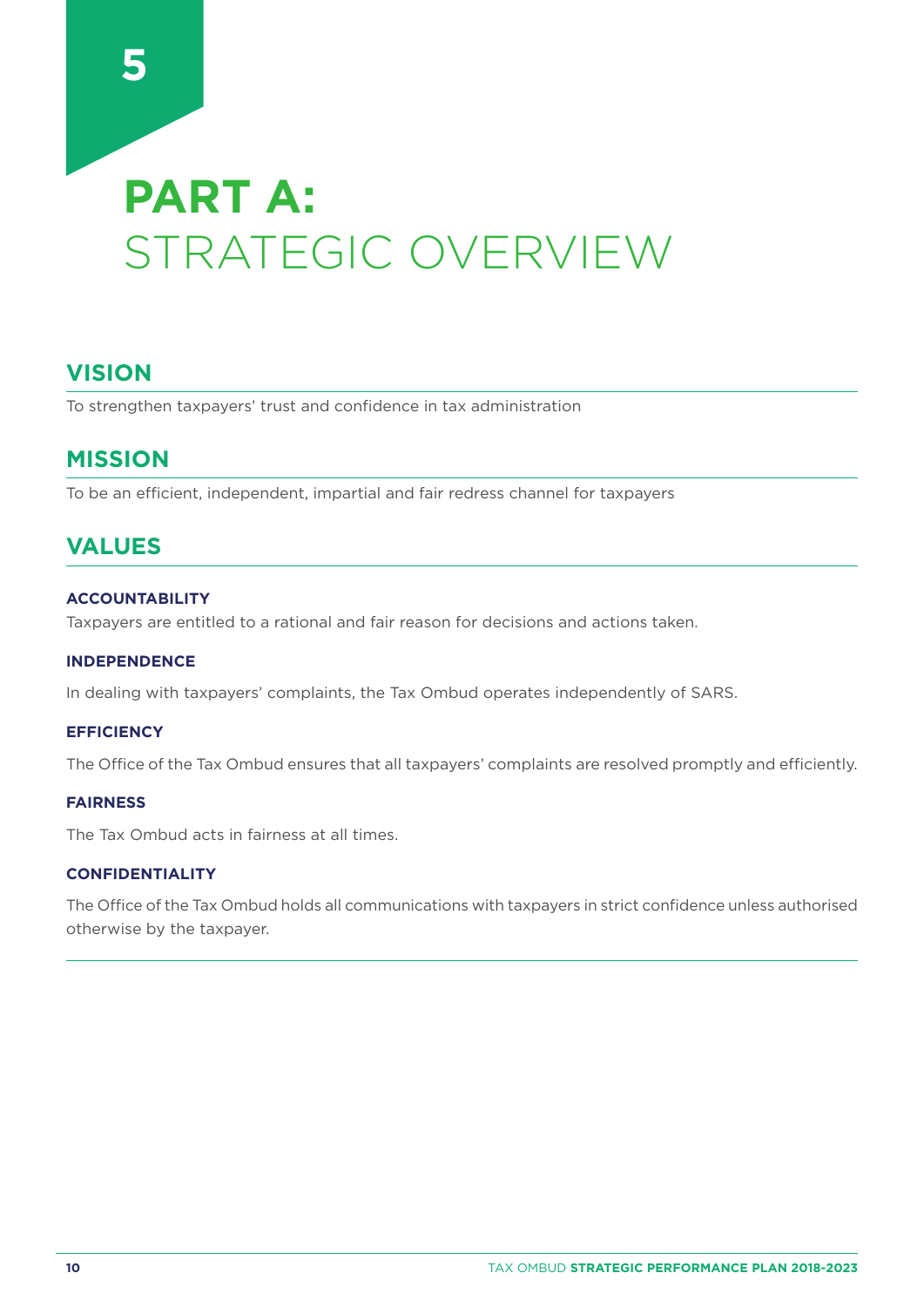### **LEGISLATIVE AND OTHER MANDATES**

#### **THE OFFICE OF THE TAX OMBUD OPERATES UNDER A LEGISLATIVE AND CONSTITUTIONAL MANDATE.**

Constitutional mandate: In terms of s195 of the Constitution of the Republic Act 108 of 1996, public administration must be governed by the democratic values and principles enshrined in the Constitution, including a high standard of professional ethics; efficient, economic and effective use of resources; provision of impartial, fair and equitable service; transparency and accountability. As an agent of public administration, the South African Revenue Service (SARS), the subject of the OTO's oversight, is bound by this Constitutional Mandate. The Office of the Tax Ombud is equally bound by the Constitutional Mandate.

#### **LEGISLATIVE MANDATE: TAX ADMINISTRATION ACT, NO 28 OF 2011**

The Office of the Tax Ombud was established in terms of sections 14 and 15 of the Tax Administration Act, no 28 of 2011 (Tax Administration Act). The Office of the Tax Ombud was established in October 2013 and launched by the Minister of Finance in April 2014. The Tax Ombud reports to the Minister

of Finance as the executive authority. In terms of the relevant legislation, the Tax Ombud submits the Strategic Plan, Annual Performance Plan and Annual Report to the Minister, who must table these in the National Assembly.

#### **Section 16(1) of the Act spells out the Ombud's mandate as being to:**

- a) Review and address any complaint by a taxpayer regarding a service matter or a procedural or administrative matter arising from the application of the provisions of a tax Act by SARS; and
- b) Review, at the request of the Minister or at the initiative of the Tax Ombud with the approval of the Minister, any systemic and emerging issue related to a service matter or the application of the provisions of this Act or procedural or administrative provisions of a tax Act.

#### **SECTION 16(2):**

#### **In discharging his or her mandate, the Tax Ombud must:**

- ► Review a complaint and, if necessary, resolve it through mediation or conciliation
- ► Act independently in resolving a complaint
- ► Follow informal, fair and cost-effective procedures in resolving a complaint
- ► Provide information to a taxpayer about the mandate of the Tax Ombud and the procedure for pursuing a complaint
- ► Facilitate access by taxpayers to complaint resolution mechanisms within SARS to address complaints
- ► Identify and review systemic and emerging issues related to service matters or the application of the provisions of this Act or procedural or administrative provisions of a Tax Act that impact negatively on taxpayers.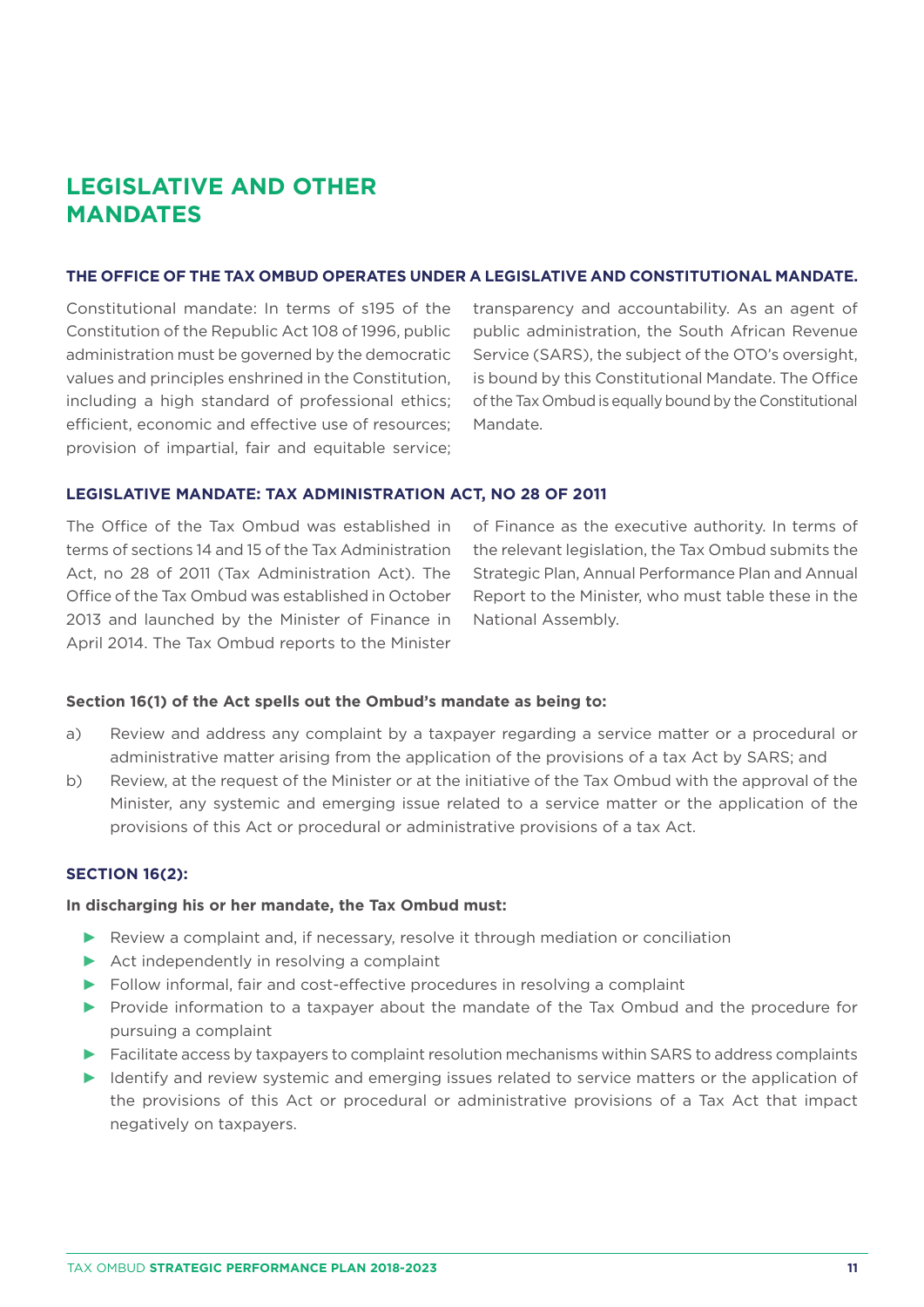#### **REVIEW OF A COMPLAINT**

In terms of section 18 of the Tax Administration Act, the Tax Ombud may review any issue within the Tax Ombud's mandate on receipt of a request from a taxpayer.

#### **The Tax Ombud may—**

- a) Determine how a review is to be conducted; and
- b) Determine whether a review should be terminated before completion.

#### **In exercising the discretion set out in subsection 2, the Tax Ombud must consider such factors as:**

- a) The age of the request or issue
- b) The amount of time that has elapsed since the requester became aware of the issue
- c) The nature and seriousness of the issue
- d) The question of whether the request was made in good faith, and
- e) The findings of other redress mechanisms with respect to the request.

The Tax Ombud may only review a request if the requester has exhausted the available complaints resolution mechanisms in SARS, unless there are compelling circumstances for not doing so.

#### **To determine whether there are compelling circumstances, the Tax Ombud must consider factors such as whether:**

- a) The request raises systemic issues
- b) Exhausting the complaints resolution mechanisms will cause undue hardship to the requester, or
- c) Exhausting the complaints resolution mechanisms is unlikely to produce a result within a period of time that the Tax Ombud considers reasonable.

The Tax Ombud must inform the requester of the results of the review or any action taken in response to the request, but at the time and in the manner chosen by the Tax Ombud.

#### **LIMITATIONS ON AUTHORITY**

#### **In terms of section 17 of the Tax Administration Act, the Tax Ombud may not review the following:**

- a) Legislation or tax policy
- b) SARS policy or practice generally prevailing, other than to the extent that it relates to a service matter or a procedural or administrative matter arising from the application of the provisions of a tax Act by SARS
- c) A matter subject to objection and appeal under a tax Act, except for an administrative matter relating to such objection and appeal
- d) A decision of, proceeding in or matter before the tax court.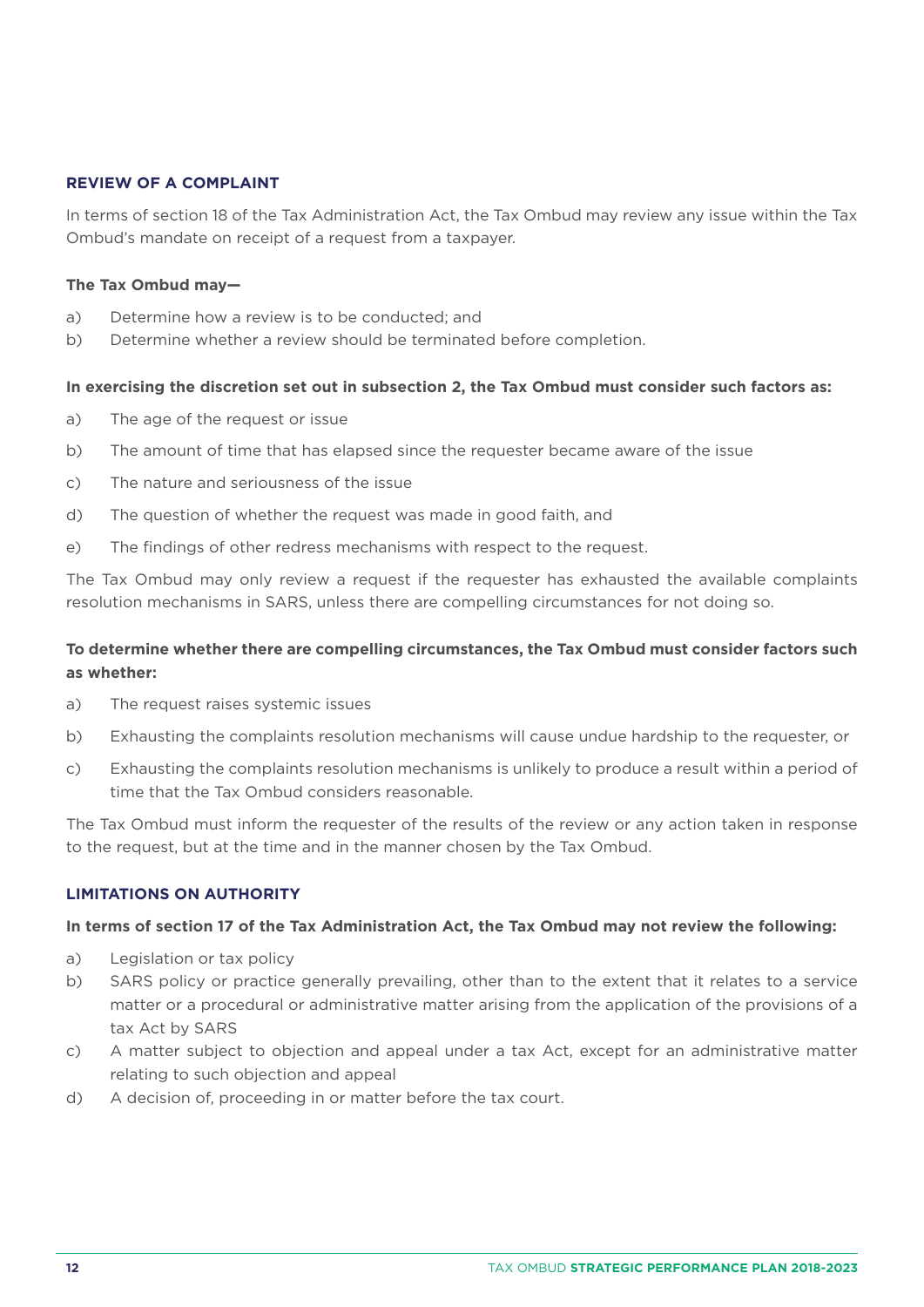#### **RESOLUTIONS AND RECOMMENDATIONS**

**Section 20 of the Tax Administration Act sets out how the resolutions and recommendations of the Tax Ombud are dealt with:**

- 1. The Tax Ombud must attempt to resolve all issues within the Tax Ombud's mandate at the level at which they can most efficiently and effectively be resolved and must, in so doing, communicate with SARS officials identified by SARS.
- 2. The Tax Ombud's recommendations are not binding on taxpayers or SARS, but if not accepted by a taxpayer or SARS, reasons for such a decision must be provided to the Tax Ombud within 30 days of notification of the recommendations and may be included by the Tax Ombud in a report to the Minister or Commissioner under section 19.

### **SITUATIONAL ANALYSIS**

#### **PERFORMANCE ENVIRONMENT**

The Office updated the environmental scan, using the Political, Economic, Social, Technological, Environmental and Legal (PESTEL) framework, which included an analysis of Strengths, Weaknesses, Opportunities and Threats (SWOT). This process highlighted the dynamic nature of the environment in which the OTO operates, the many challenges that need to be overcome and the opportunities that can be seized in order to fulfil its vision of building trust and confidence in the tax administration system.

The changes include the political and economic environment where taxpayers are seeking more accountability in terms of government spending, and the impact of the fiscal climate on the growth of the economy.

Politically and economically, the increasing levels of transparency and corporate governance that the public and taxpayers expect must be addressed through continued high levels of good governance. Governance arrangements must take cognisance of the likelihood that tightening fiscal conditions will increase the demand for the OTO's services and that the OTO must maintain the highest levels of efficiency despite this escalating demand.

The social and technological dimensions of the Office's operating environment have shown an interesting convergence, with increased national communications connectivity and the resulting uptake in digital technology providing opportunities to increase awareness and accessibility through social media and eChannels. On the other hand, this has also given rise to risks that need to be managed, including social media brand perceptions and the evolving threat of cyber-crime in relation to the confidentiality of information and communications.

From a legislative perspective, the opportunity for mandate amendments to deliver structural independence from SARS is seen as an opportunity to increase taxpayers' perception of the Office's independence and in turn build trust and confidence in the tax administration system.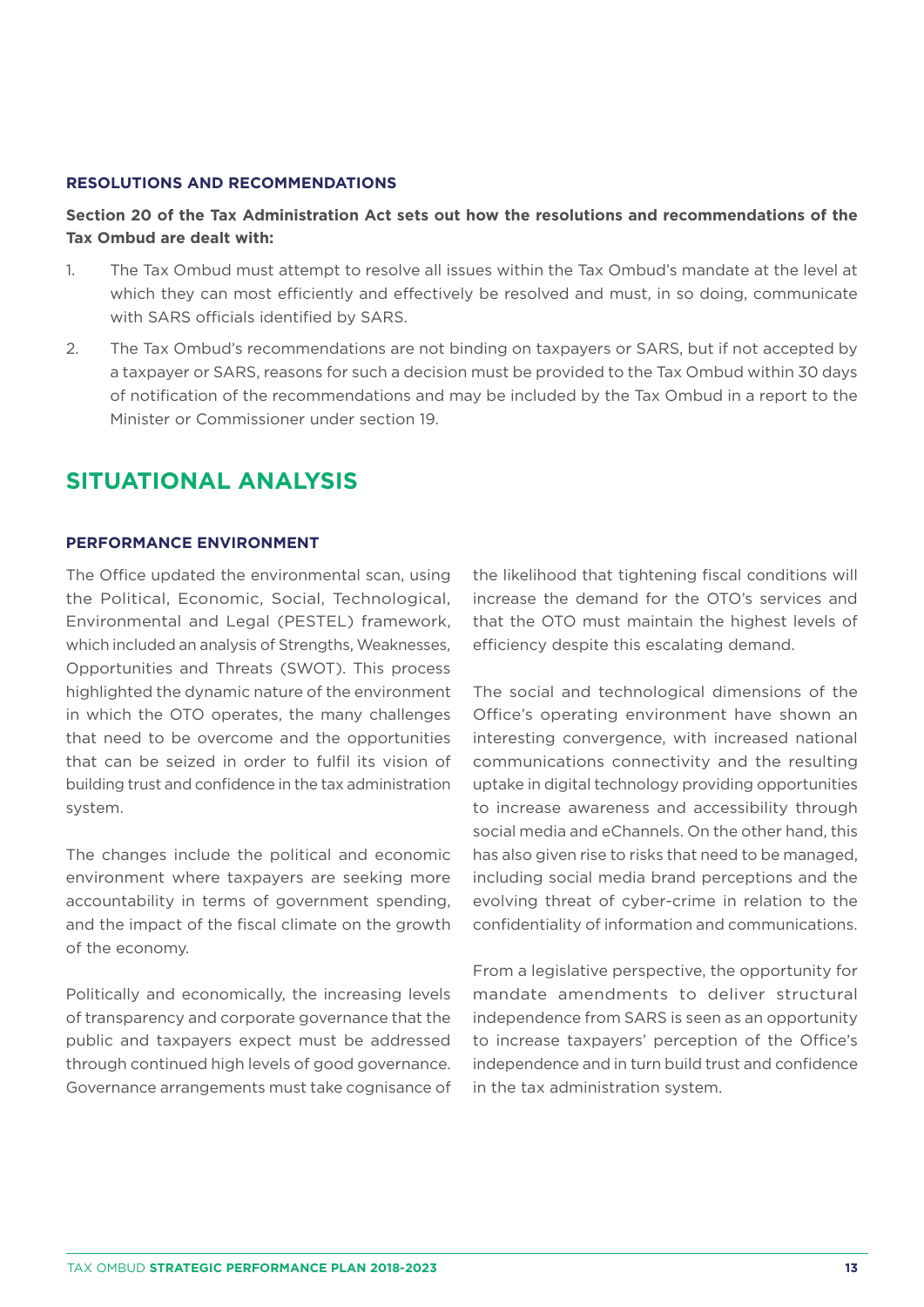#### **POLITICAL**

- Change in leadership and/or tax policy may change the approach to tax recoveries. A more "aggressive" approach, as evident in the current fiscal climate, is likely to result in higher demand for services from the OTO.
- ► Increasing strength of oversight institutions and civil society will demand increasing levels of tax administration transparency, accountability and governance. This requires the OTO to be impartial and independent at all times, and to exhibit the highest levels of corporate governance.

#### **ECONOMIC**

Taxpayers are being challenged by significant levels of inflation, low levels of economic growth and policy uncertainty.

#### **This will impact on the OTO in a number of ways:**

- Increasing public interest in tax administration and public expenditure, requiring the OTO to maintain exceptional transparency and corporate governance
- A high probability of dispute volumes increasing as taxpayers and business seek to minimise their tax burden.
- The public and private sectors seek to grow the South African economy significantly through entrepreneurship and small business development. Many new entrants to the formal economy may have a limited understanding of the tax administration system, which may result in dispute volumes increasing.
- ► Increasing strain on the South African fiscus also means financial resources will continue to be constrained. As such the operations of the Tax Ombud will require ongoing optimisation to ensure maximum efficiency.
- Decreased taxpayer morale is linked to perceived corruption and misuse of public funds.

#### **SOCIAL**

Taxpayers are expecting easier accessibility when dealing with government and its associated administrative agencies.

#### **In particular they are demanding a customer-centric approach that includes:**

- Easy access via the web, either through a portal or web app
- Simple processes that require minimal information, all accessible online
- Continuous and instantaneous feedback on process status
- The ability to engage with knowledgeable agents who can resolve queries at the first point of contact
- Quick turnaround times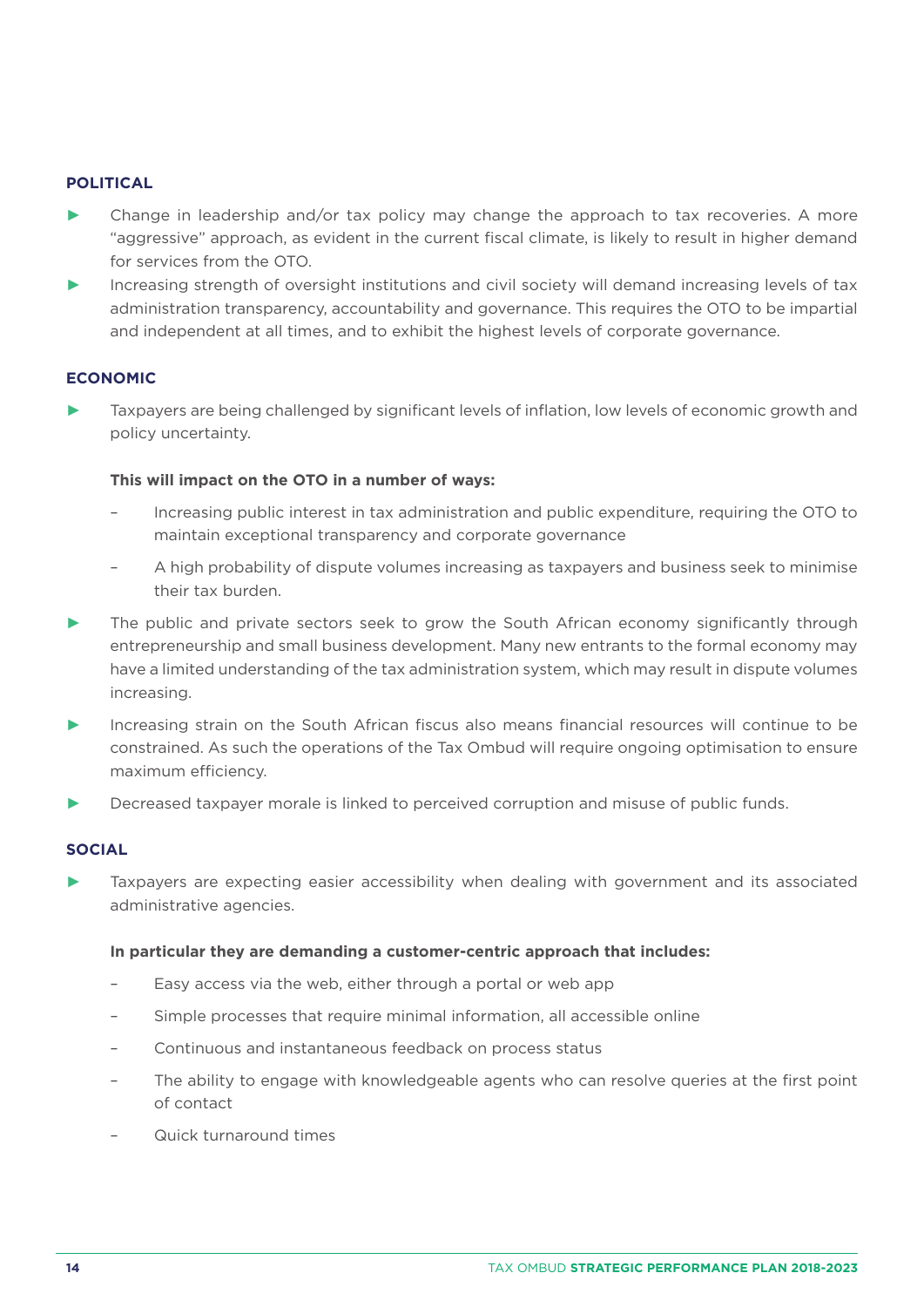However, in contrast to the above, the complexity and unfamiliarity of tax administration for many requires a personal approach in order to build understanding and trust, and in turn confidence in the tax administration system.

#### **TECHNOLOGY**

- Taxpayers are becoming increasingly comfortable engaging electronically, via multiple channels, which creates opportunities to extend access via eChannels.
- ► Social media is allowing consumers to report poor service immediately, and bad brand publicity can go viral almost instantly. The OTO must be ready to maximise the impact of social media and have strategies in place to manage bad publicity.
- ► The growing use of eChannels is also increasing the opportunities for cyber-crime, and will require the OTO to respond by ensuring appropriate levels of electronic security.
- ► Cloud-based computing, Voice Over Internet Protocol (VOIP) and video communication services such as Skype will also provide opportunities for improved accessibility to taxpayers, and potentially for different working practices among staff. Such services would allow for increased flexibility such as home working, extended operating hours or face-to-face services via eChannels.

#### **ENVIRONMENTAL**

- ► Owing to many of the socio-economic factors listed above, taxpayers are increasingly using tax practitioners to resolve disputes. In general, these practitioners are highly trained specialists, frequently from a tax administration background.
- Accordingly, tax practitioners are an important customer segment that requires the same customercentric approach, but will be even more demanding of technical excellence and speed of response.

#### **LEGISLATION**

- ► It is possible that a change in legislation may favour structural independence of the OTO and improved accountability on the part of SARS.
- Increasing public interest in law-making provides an opportunity for the OTO to promote independence and trust.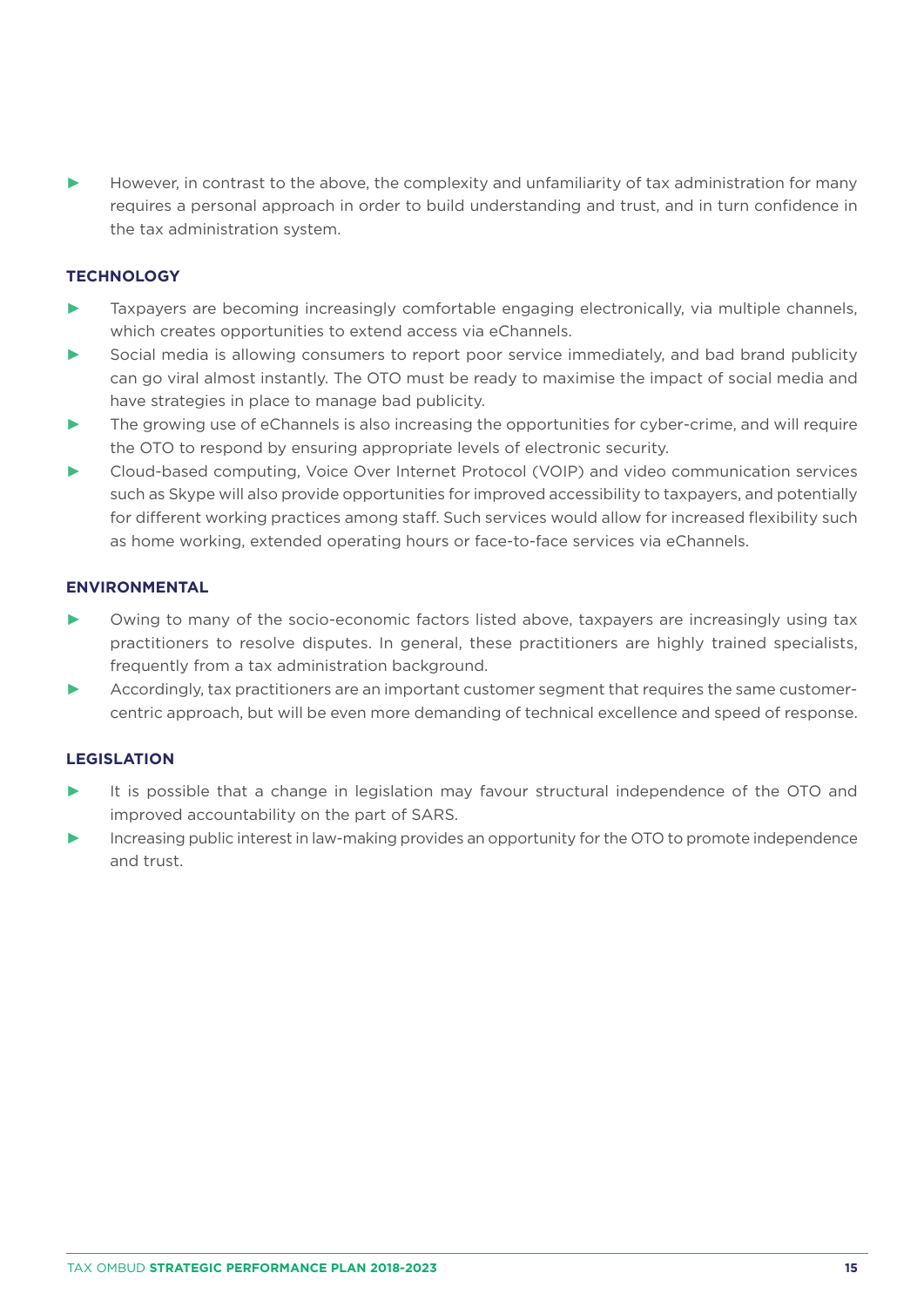#### **EXTERNAL THREATS**

In addition to the factors and trends described above, a number of specific external threats are noteworthy as they are outside the direct control and influence of the OTO, and would have a material impact on building trust and confidence in the tax administration system.

- 1. Delays by SARS in finalising taxpayer complaints to the OTO within a stipulated timeframe materially diminish taxpayers' confidence in the tax administration system.
- 2. Lack of awareness and understanding among taxpayers about SARS's complaints process and procedures leads to taxpayers submitting complaints prematurely to the Office of the Tax Ombud, making significant unnecessary work for the OTO and delaying the resolution of genuine complaints; frequently, this results in taxpayer frustration and the perception of an unresponsive Tax Ombud.
- 3. The growing prevalence of social media is dramatically increasing the risk of negative perceptions being created about the OTO through social media platforms, again undermining trust and confidence.
- 4. The rapidly evolving threat of cyber-crime will mean that the OTO will regularly require assurance that its systems, processes and policies are suitably configured to minimise the risk of confidentiality breaches. Funding will be needed to address identified weaknesses. A single breach may destroy the reputation of the OTO.
- 5. Amid increasing public awareness, tightening fiscal conditions and the improved reputation of the OTO, complaints volumes are likely to dramatically increase over the coming years.
- 6. The Office's ongoing association and identification with SARS is seen as a significant strategic risk, as it conflicts with the perception of independence and reduces the likelihood of building trust and confidence in the tax administration system.
- 7. Fiscal constraints may hamper the growth of the Office and the execution of the mandate of the Tax Ombud.
- 8. Perceived and alleged corruption, as well as the misuse of public funds, may reduce taxpayer confidence and compliance. This may lead to more aggressive tax collection measures by SARS and an increase in the number of complaints to the Office of the Tax Ombud.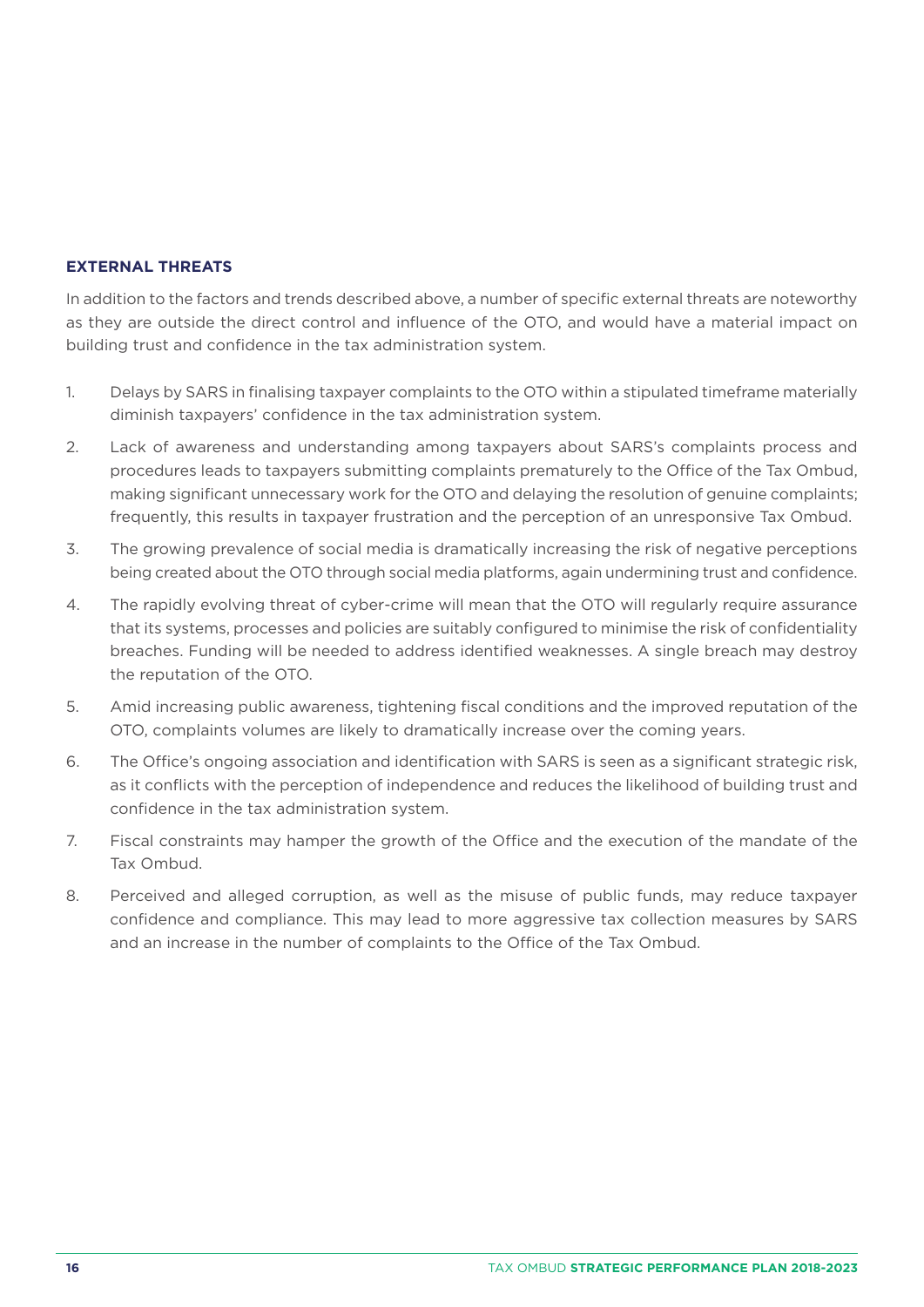### **ORGANISATIONAL ENVIRONMENT**

#### **INSTITUTIONAL CAPACITY**

The institutional capacity of the OTO is currently strong given that it is still a relatively young organisation that has been focusing on establishing resilient processes and a skilled staff complement.

#### **Specific highlights include:**

- 1. Strong leadership with a good reputation
- 2. Service-oriented organisation that provides efficient service
- 3. Ability to assist taxpayers in understanding their rights and meeting their tax obligations
- 4. Good relationships and collaboration with major stakeholders, including public and private sector groups, and SARS
- 5. Competent and qualified staff
- 6. An enabling culture conducive for growth
- 7. Efficient organisational structure
- 8. Strong internal processes, systems and infrastructure, effectively utilising SARS when appropriate
- 9. Efficient and impactful service

However, to successfully build trust and confidence in the OTO and in the tax administration system generally, a number of internal challenges need to be addressed in the near term.

- Institutional independence (operational and structural) is required for the OTO to be seen as truly independent.
- The organisational mandate may need to be extended. A study should be conducted to determine whether the mandate of the Tax Ombud should, for instance, allow the Office to assist taxpayers in distress with the revenue authority or provide redress to taxpayers as a result of poor service. This would be in line with other jurisdictions.
- ► Commensurate with all the above, sufficient funding is required to deal with the increased complaints volumes that will arise as more taxpayers and tax professionals become aware of the OTO and seek to have their complaints addressed impartially and quickly.
- Greater awareness of OTO and its services is required.
- The Office's information technology support systems should be strengthened to improve efficiency and accessibility.
- The culture of professionalism and excellence should be further entrenched.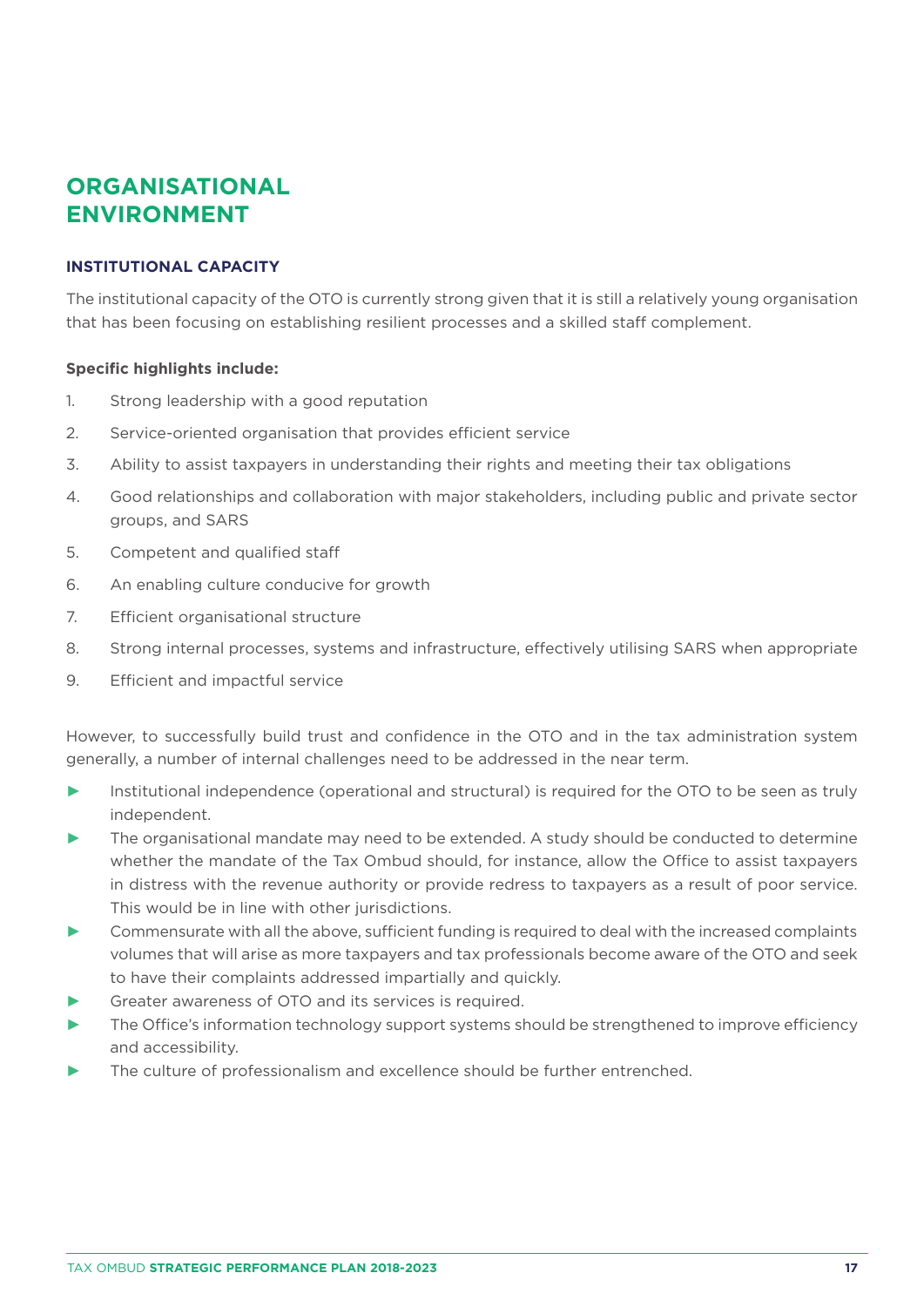## **STRATEGIC OUTCOME-ORIENTED GOALS**

The vision of the Office of the Tax Ombud is to strengthen taxpayers' trust and confidence in tax administration by providing an impartial mechanism for dispute resolution. In order to achieve trust and confidence, four strategic goals have been identified.

| <b>ACCOUNTABILITY</b><br>Rational and fair application of the<br>tax administration process          | It is important to continuously provide rational and fair<br>reasons for recommendations and action taken, while also<br>ensuring that complainants understand the rationale and<br>feel that the process has provided sufficient opportunity<br>for their case to be reviewed fairly and impartially. |  |  |  |  |  |
|------------------------------------------------------------------------------------------------------|--------------------------------------------------------------------------------------------------------------------------------------------------------------------------------------------------------------------------------------------------------------------------------------------------------|--|--|--|--|--|
| <b>INDEPENDENCE</b><br>Structurally independent Tax Ombud                                            | By becoming truly independent, structurally as well as<br>operationally, it will be possible to limit the risk of perceived<br>bias.                                                                                                                                                                   |  |  |  |  |  |
| <b>EFFICACY</b><br>Prompt and efficient resolution of<br>complaints                                  | The objective is to become truly taxpayer centric by providing<br>a consistently high-quality service at no cost to the taxpayer,<br>with specific attention to:<br>Consistently fulfilling a taxpayer service promise.                                                                                |  |  |  |  |  |
|                                                                                                      | Meeting the specific needs of taxpayer segments<br>▶<br>(practitioners, individuals, businesses and corporates).                                                                                                                                                                                       |  |  |  |  |  |
|                                                                                                      | Enabling taxpayers to access services through the<br>▶<br>channel of their choice.                                                                                                                                                                                                                     |  |  |  |  |  |
|                                                                                                      | Engaging taxpayers through easy-to-understand,<br>▶<br>simple, transparent and quick processes.                                                                                                                                                                                                        |  |  |  |  |  |
|                                                                                                      | Ensuring all complainants (whether their complaints<br>▶<br>are valid or not) have trust in the tax administration<br>system.                                                                                                                                                                          |  |  |  |  |  |
|                                                                                                      | Ensuring staff are customer orientated, technically<br>▶<br>proficient and professional.                                                                                                                                                                                                               |  |  |  |  |  |
|                                                                                                      | Adopting technologies that make processes easy and<br>convenient for taxpayers and staff.                                                                                                                                                                                                              |  |  |  |  |  |
| <b>SECURITY AND CONFIDENTIALITY</b><br>All information is secure and treated<br>in strict confidence | It is vital to continuously address the evolving threats<br>associated with ensuring all information, data and<br>communications remain confidential.                                                                                                                                                  |  |  |  |  |  |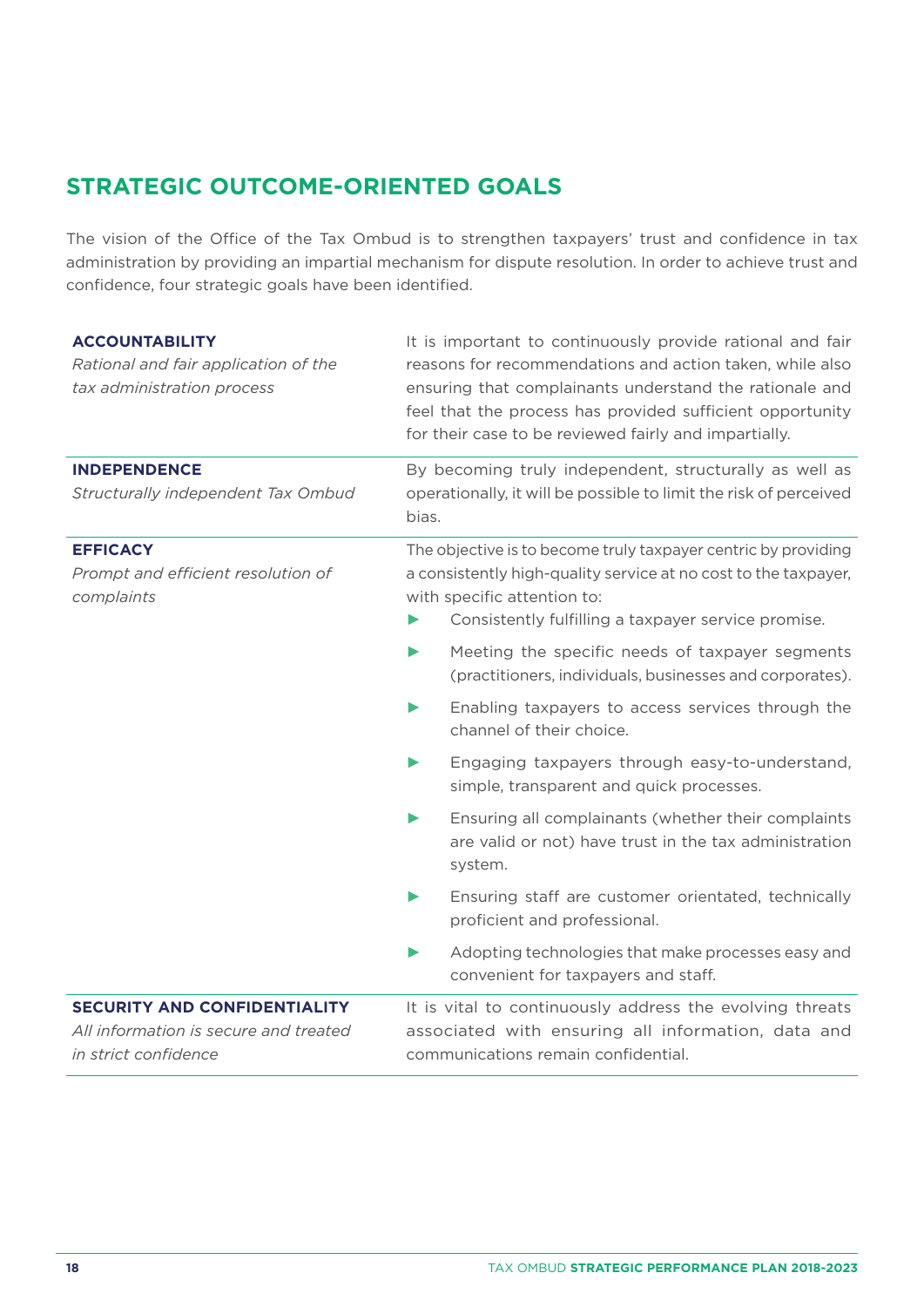## **PART B:** STRATEGIC OBJECTIVES

| <b>Strategic goals</b>                                                                                                                                                                                                                                                                              | <b>Awareness and</b><br><b>Education</b>                                                            | <b>Accessibility</b>                                                                | <b>Operations</b>                                                                                                                                                                                                                | <b>Legal and</b><br><b>Support</b>                                                                                                                                  |
|-----------------------------------------------------------------------------------------------------------------------------------------------------------------------------------------------------------------------------------------------------------------------------------------------------|-----------------------------------------------------------------------------------------------------|-------------------------------------------------------------------------------------|----------------------------------------------------------------------------------------------------------------------------------------------------------------------------------------------------------------------------------|---------------------------------------------------------------------------------------------------------------------------------------------------------------------|
| <b>ACCOUNTABILITY</b>                                                                                                                                                                                                                                                                               |                                                                                                     |                                                                                     |                                                                                                                                                                                                                                  |                                                                                                                                                                     |
| Continuously ensure rational and fair<br>reasons are given for recommendations<br>and action taken; while also ensuring that<br>complainants understand the rationale<br>and feel that the process has provided<br>sufficient opportunity for their cases to<br>be reviewed fairly and impartially. | Continuously<br>increase<br>taxpayers'<br>awareness of<br>the services of<br>the OTO.               | Ensure taxpayers<br>understand the<br>rationale for the<br>recommendations<br>made. | Ensure all<br>recommendations are<br>perceived as fair and<br>impartial.                                                                                                                                                         | Ensure the highest<br>levels of corporate<br>governance.                                                                                                            |
| <b>INDEPENDENCE</b>                                                                                                                                                                                                                                                                                 |                                                                                                     |                                                                                     |                                                                                                                                                                                                                                  |                                                                                                                                                                     |
| Become truly independent in order to<br>limit the risk of perceived bias.<br><b>EFFICACY</b>                                                                                                                                                                                                        | Ensure<br>taxpayers<br>perceive the<br>OTO to be<br>independent.                                    |                                                                                     |                                                                                                                                                                                                                                  | Achieve relevant<br>legislative<br>independence<br>from SARS in<br>terms of<br>accountability.<br>As an entity,<br>achieve structural<br>independence<br>from SARS. |
| Become truly taxpayer centric, by<br>providing a consistently high-quality<br>service at minimal cost to the Office.                                                                                                                                                                                | Ensure<br>taxpayers<br>understand<br>how to lodge a<br>complaint.<br>Positive brand<br>recognition. | Achieve targeted<br>complainant<br>satisfaction index<br>scores.                    | Create an agile<br>organisation able to<br>efficiently scale to meet<br>demand.<br>Ensure the highest level<br>of technical<br>professionalism.<br>Establish governance and<br>processes with SARS to<br>support responsiveness. | Ensure<br>performance<br>management<br>throughout the<br>organisation.<br>Build a culture of<br>professionalism<br>and excellence.                                  |

#### **SECURITY AND CONFIDENTIALITY**

Continuously address the evolving threats Ensure there are no security or confidentiality breaches. associated with ensuring all information, data and communications remain confidential.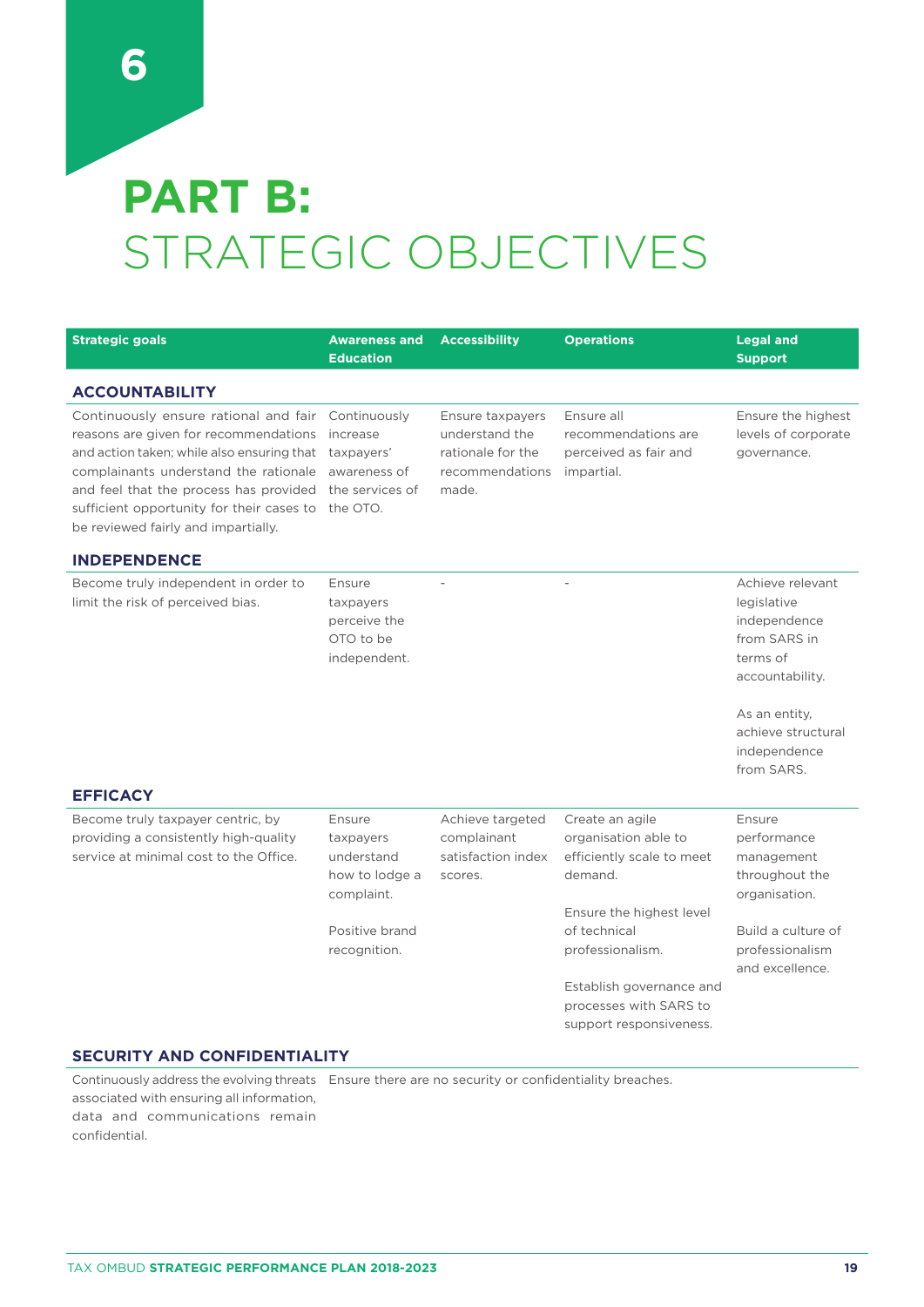## **STRATEGIC OBJECTIVES, MEASURES AND TARGETS**

#### **1.1 ACCESSIBILITY AND OPERATIONS**

**Purpose:** Accessibility and operations will ensure that the OTO provides a high-quality, taxpayer-centric service, that taxpayers understand the rationale for all recommendations and that recommendations are impartial and executed in a highly efficient manner.

| <b>OBJECTIVES</b>                                 | <b>MEASURES</b>                                                    | 2018/19 | 2020/21 | 2022/23 |
|---------------------------------------------------|--------------------------------------------------------------------|---------|---------|---------|
|                                                   | Committed to provide and Feedback provided by stakeholders 60%     |         | 70%     | 80%     |
|                                                   | maintain a high standard of about the complaints resolution        |         |         |         |
| service in our interaction with process - survey. |                                                                    |         |         |         |
| taxpayers.                                        |                                                                    |         |         |         |
|                                                   | Create an agile organisation able % of recommendations sent to 50% |         | 60%     | 65%     |
|                                                   | to efficiently scale to meet SARS within 10 days from date         |         |         |         |
| demand.                                           | of receipt.                                                        |         |         |         |
|                                                   | Average cost reduction per 0%                                      |         | $1\%$   | $1\%$   |
|                                                   | complaint, year on year.                                           |         |         |         |

#### **1.2 SYSTEMIC INVESTIGATION**

**Purpose:** To identify and review systemic and emerging issues related to service matters or the application of the provisions of the Tax Administration Act or procedural or administrative provisions of a tax Act that impact negatively on taxpayers.

| <b>OBJECTIVES</b>                                                            | <b>MEASURES</b>              |     |     | 2018/19 2020/21 2022/23 |
|------------------------------------------------------------------------------|------------------------------|-----|-----|-------------------------|
| Provide reports on systemic                                                  | % of systemic investigations | 50% | 50% | 50%                     |
| investigations requested by the                                              | completed.                   |     |     |                         |
| Minister and/or initiated by the Tax                                         |                              |     |     |                         |
| Ombud.                                                                       |                              |     |     |                         |
| Identify and investigate systemic issues Number of systemic investigations 5 |                              |     | 6   |                         |
| from complaints received.                                                    | completed.                   |     |     |                         |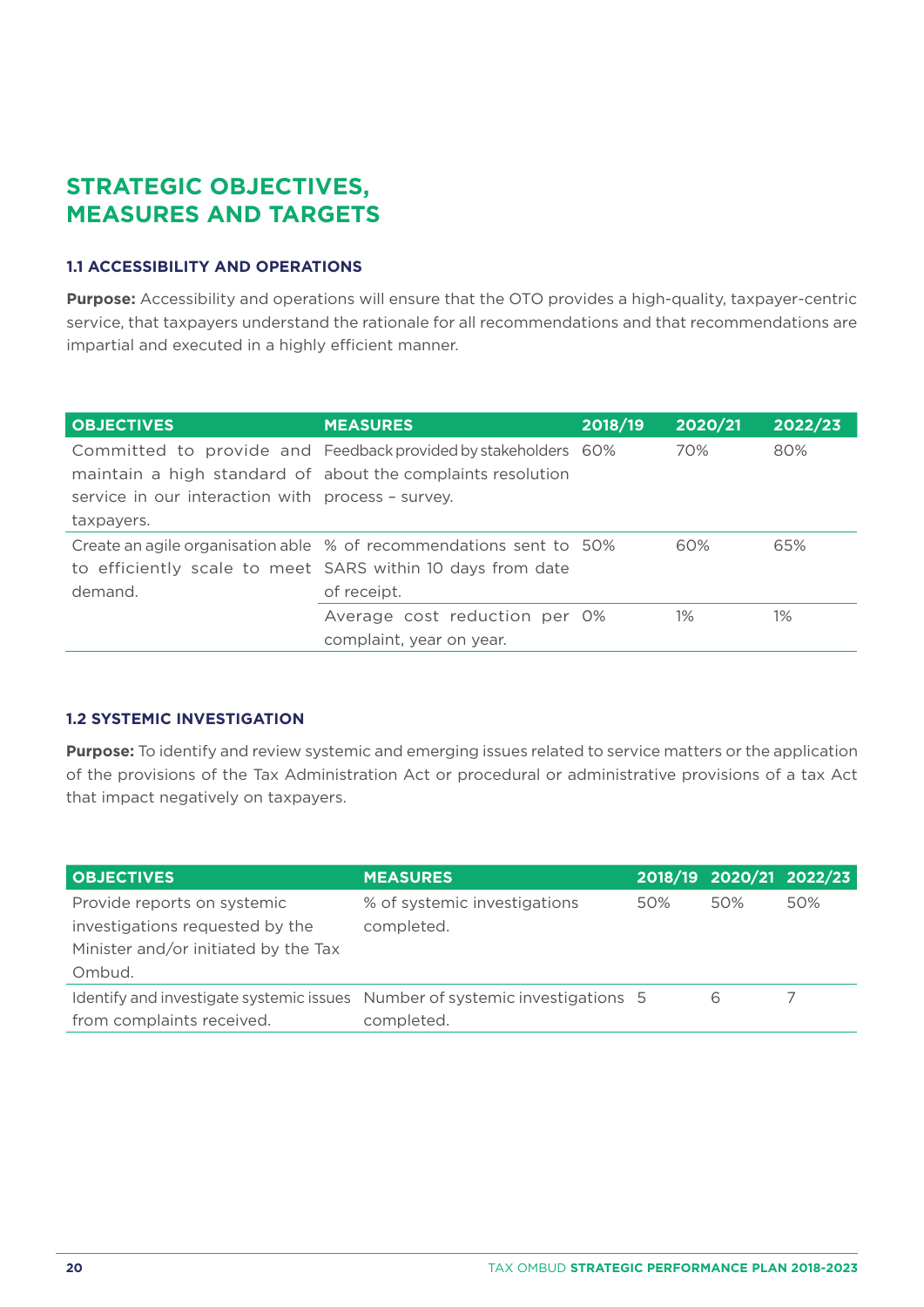#### **1.3 AWARENESS AND EDUCATION**

**Purpose:** In support of the strategic objectives, the OTO will promote awareness and education through outreach campaigns, advertising and public relations services. The activities will be measured through the level of stakeholder awareness within the taxpayer population, perceived level of independence and understanding of the complaints procedure and brand recognition.

| <b>OBJECTIVES</b>                                     | <b>MEASURES</b>                | 2018/19 | 2020/21 | 2022/23 |  |
|-------------------------------------------------------|--------------------------------|---------|---------|---------|--|
| Improve taxpayers' awareness of Number of educational |                                | 160     | 190     | 220     |  |
| the services of the OTO.                              | outreach campaigns,            |         |         |         |  |
|                                                       | stakeholder engagements,       |         |         |         |  |
|                                                       | public relations and           |         |         |         |  |
|                                                       | advertising activities.        |         |         |         |  |
| Positive brand recognition                            | Taxpayers' brand awareness     |         |         |         |  |
|                                                       | survey - positive recognition. |         |         |         |  |

#### **1.4 LEGAL AND SUPPORT SERVICES**

**Purpose:** In support of the strategic goals, legal and support services will ensure the highest level of corporate governance, including financial management, strive for the relevant legislative and structural changes for independence, ensure performance management throughout the organisation and build a culture of professionalism and excellence.

| <b>OBJECTIVES</b>               | <b>MEASURES</b>           | 2018/19 | 2020/21  | 2022/23                  |
|---------------------------------|---------------------------|---------|----------|--------------------------|
| Ensure the highest levels of    | Zero governance audit     | 100%    | 100%     | 100%                     |
| corporate governance.           | findings                  |         |          |                          |
| Ensure that an MOU exists       | MOU signed off by both    |         |          | $\overline{\phantom{a}}$ |
| between the OTO and SARS to     | parties.                  |         |          |                          |
| formalise the relationship.     |                           |         |          |                          |
| Build a culture of              | Employee Culture Survey - |         | Top      | Top                      |
| professionalism and excellence. | score bench marked.       |         | quartile | quartile                 |
| Develop OTO Employment          | 2% of disabled persons    | 100%    | 100%     | 100%                     |
| Equity Numerical Targets (EE,   | Gender: 49% and 51%       | 100%    | 100%     | 100%                     |
| Gender, Disability).            | Race: 75% black           | 100%    | $100\%$  | 100%                     |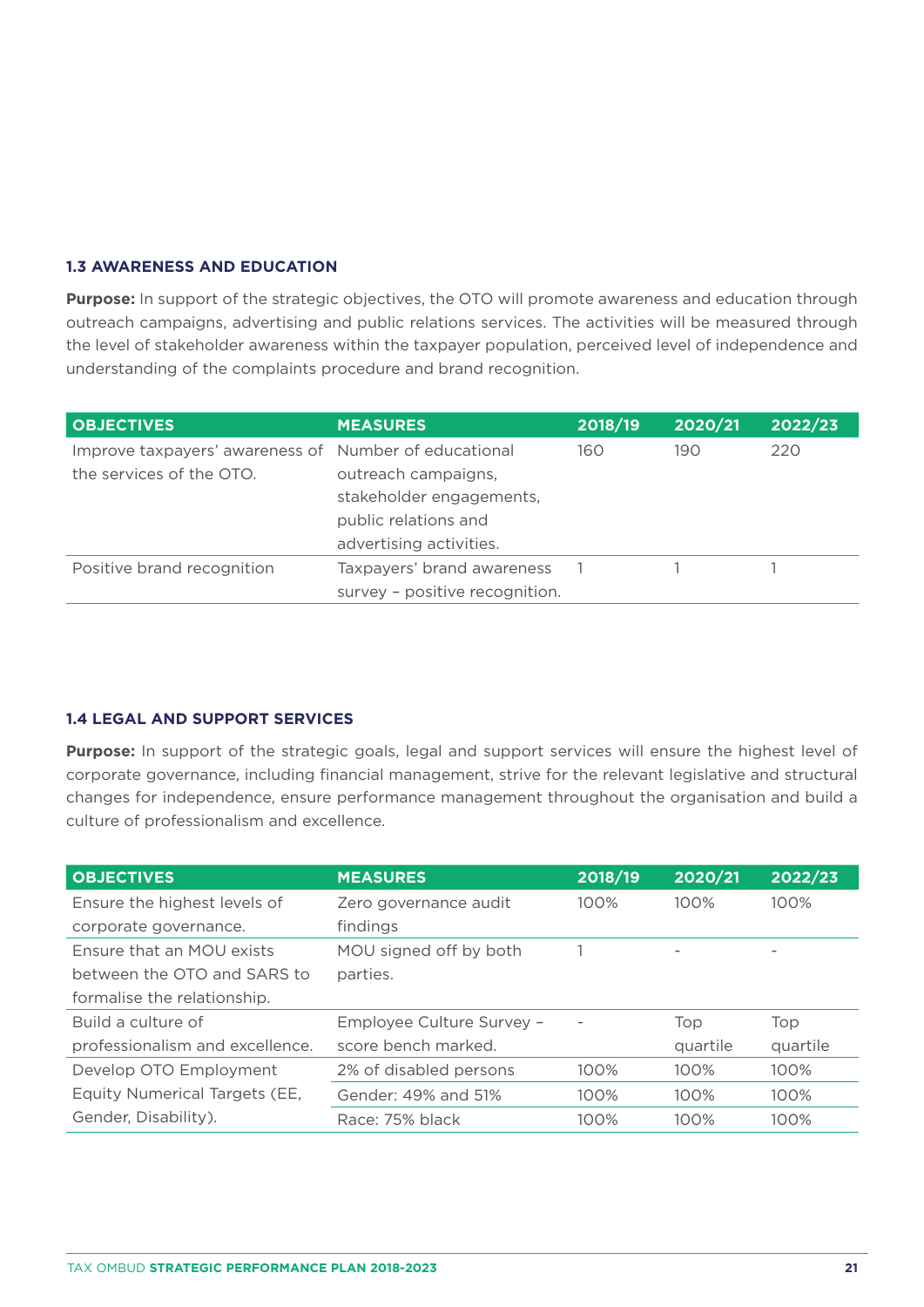## **RESOURCE CONSIDERATION**  AND RISK MANAGEMENT

### **RESOURCE CONSIDERATION**

Provision is made in section 15 of the Tax Administration Act that the expenditure connected with the functions of the Office of the Tax Ombud will be paid in accordance with a budget approved by the Minister specifically for the Office. In considering the Office's resource requirements over the next five years, it is important to understand the cost drivers of the various activities. The two main cost drivers are employee cost and communications and outreach engagements.

The current Estimates of National Expenditure (ENE) allocated are R41.5 million, R40.3 million and R42.5 million for 2018/19, 2019/20 and 2020/21 respectively to enable the Office to continue to deliver on its mandate. The baseline allocation increased by R6.4 million (19%) for the 2018/19 financial year, then reduced by R1.2 million (-3%) for the 2019/20 financial year and increased by R2.2 million (6%) for the 2020/21 financial year.

In the 2017/18 financial year, SARS has transferred the overhead costs of R4.6 million relating to building rental expenses which include office rent, operating cost, rates and taxes, cleaning contract and security services. R4 million has been allocated to land and buildings and R600 000 for security services has been allocated to professional and special services. In the next financial year, SARS indicated that it will retain the building costs instead of transferring the budget to Tax Ombud, hence the budget decrease on the next MTEF period.

#### **PERSONNEL EXPENDITURE**

Tax complaints resolution requires expert, professional staff. These skills are relatively scarce and, as a result, the main driver of costs is employee costs. The employee cost on average over the Medium Term Expenditure Framework (MTEF) represents 80% of the total budget. As it is important that staff remain up-to-date in their field and their competencies are enhanced, a portion of the budget every year is allocated towards training and development. Niche education and training interventions are often required given the complexity of tax complaints resolution. These interventions can be relatively costly and the Office is required to ensure that appropriate resources are set aside every year for appropriate training and development.

#### **AWARENESS AND EDUCATION**

To ensure that there is widespread public awareness and education about the Office's services and mandate, the Office will embark on extensive stakeholder engagement during the Strategic Plan period. Additional budget is required for Communications and Outreach over the MTEF to enable the Office to fully implement the strategic objectives and achieve greater visibility. The Office will continue to build relationships through stakeholder engagements/collaborations and exhibitions as these have resulted in an increase in unrepresented taxpayers utilising the Office, with similar growth among tax practitioners and other types of representatives.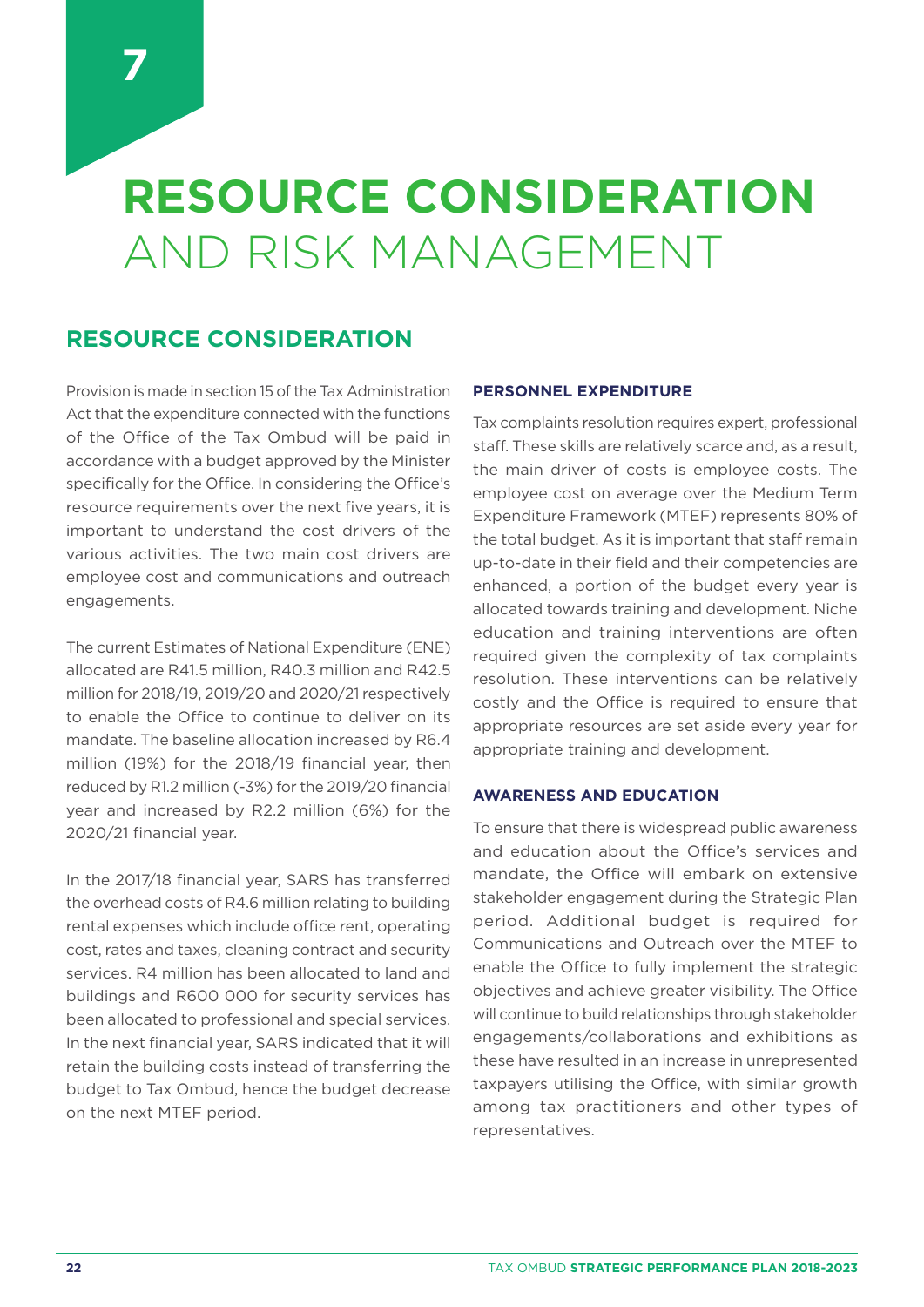#### **INFORMATION TECHNOLOGY**

Adoption of technology and application of digital solutions will make it possible for the Office to provide services in an efficient and cost-effective manner. In addition to technological and equipment advances to improve service delivery, the Office will improve its business processes and operations, enabling staff to respond proactively to complaints. An appropriate investment in technology will enable the Office to focus on customer needs instead of spending time on processes mapping and tracking down key information.

The Office has acquired a service manager system which still requires further enhancements to ensure optimum usage and result in improved business processes. This will improve the taxpayer experience and enable taxpayers to easily access the services of the Office. Additional budget is required over the MTEF to enable the Office to adopt new technologies to improve accessibility and enhance existing IT systems to ensure efficient and effective business processes.

| <b>Cost element</b>                  | <b>Audited outcomes</b> |         | <b>Current</b><br>estimates |          | <b>Estimates of national</b><br>expenditure |         |         |
|--------------------------------------|-------------------------|---------|-----------------------------|----------|---------------------------------------------|---------|---------|
| <b>R</b> Thousand                    | 2014/15                 | 2015/16 | 2016/17                     | 2017/18  | 2018/19                                     | 2019/20 | 2020/21 |
| Personnel Expenditure                | 8 116                   | 18 672  | 23 698                      | 28 4 6 2 | 37 056                                      | 38 151  | 39 0 22 |
| Administrative Expenditure           | 682                     | 1169    | 991                         | 1158     | 1225                                        | 302     | 1179    |
| Inventory and Printing               | 139                     | 656     | 400                         | 487      | 527                                         | 227     | 480     |
| Professional and Special<br>Services | 187                     | 5 5 6 9 | 4 1 4 3                     | 6 1 0 6  | 2 2 1 7                                     | 1 2 1 7 | 1282    |
| Land and Buildings                   | 1837                    | 715     | 254                         | 4 3 1 6  | 402                                         | 305     | 450     |
| Capex                                | 1400                    | 3942    | 269                         | 395      | 100                                         | 106     | 112     |
| <b>Total operational and capex</b>   | 12 3 61                 | 30723   | 29 755                      | 40 924   | 41527                                       | 40 308  | 42 525  |

#### **Expenditure estimates and outcomes**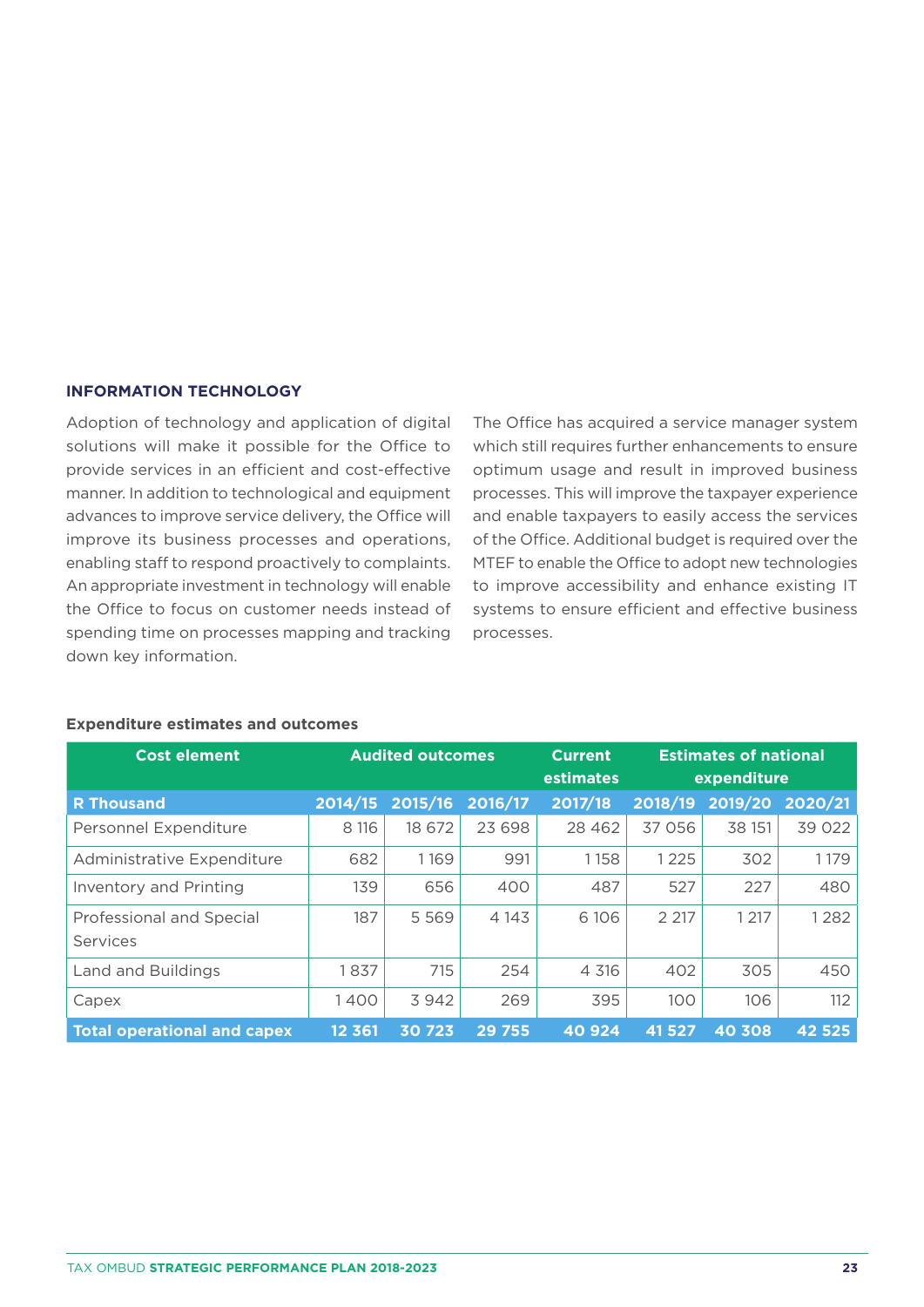**8**

## **RISK REGISTER**

During the strategic planning process, risk management was a key element considered. The Management of the OTO then embarked on the process of identifying risks that could negatively affect the realisation of strategic goals and objectives. Mitigating strategies have been put in place to counter the identified risks.

| <b>RISK TITLE</b>                                                                                                                       | <b>RISK DESCRIPTION</b>                                                                                                                                                                                | <b>INHERENT</b><br><b>RISK</b><br><b>RATINGS</b> | <b>RESIDUAL</b><br><b>RISK</b><br><b>RATINGS</b> | <b>CONTRIBUTING</b><br><b>FACTOR TITLE</b>                   | <b>ACTION PLAN</b><br><b>TITLE</b>                                                                                                                       |
|-----------------------------------------------------------------------------------------------------------------------------------------|--------------------------------------------------------------------------------------------------------------------------------------------------------------------------------------------------------|--------------------------------------------------|--------------------------------------------------|--------------------------------------------------------------|----------------------------------------------------------------------------------------------------------------------------------------------------------|
| Lack of financial<br>and support<br>service<br>independence<br>from SARS.                                                               | Although the<br>budget is<br>determined by the<br>Minister and ring-<br>fenced, in terms of<br>the PFMA the<br>Commissioner of<br>SARS remains the                                                     | 25                                               | 20                                               | Deficiency in<br>the TAA                                     | MOU with<br>SARS to ensure<br>financial and<br>support service<br>autonomy.<br><b>Business case</b><br>to strengthen                                     |
|                                                                                                                                         | Accounting<br>Authority.<br>Reliance on SARS<br>for administrative<br>support (IT, HR,                                                                                                                 |                                                  |                                                  |                                                              | independence<br>(GTAC).<br>SLA with other<br>support<br>divisions of                                                                                     |
| Lack of<br>understanding of<br>the OTO mandate<br>and general tax<br>matters among<br>taxpayers creates<br>unrealistic<br>expectations. | Facilities, etc).<br>Taxpayers see the<br>OTO as their last<br>resort and may have<br>expectations of<br>having their<br>complaints resolved<br>in their favour<br>irrespective of the<br>OTO mandate. | 20                                               | 16                                               | Taxpayers do<br>not understand<br>the mandate of<br>the OTO. | SARS.<br>Continuous<br>communication<br>through<br>taxpayer<br>engagement<br>and<br>educational<br>activities<br>through media<br>and other<br>channels. |
|                                                                                                                                         |                                                                                                                                                                                                        |                                                  |                                                  |                                                              | Yearly surveys<br>to be<br>performed.                                                                                                                    |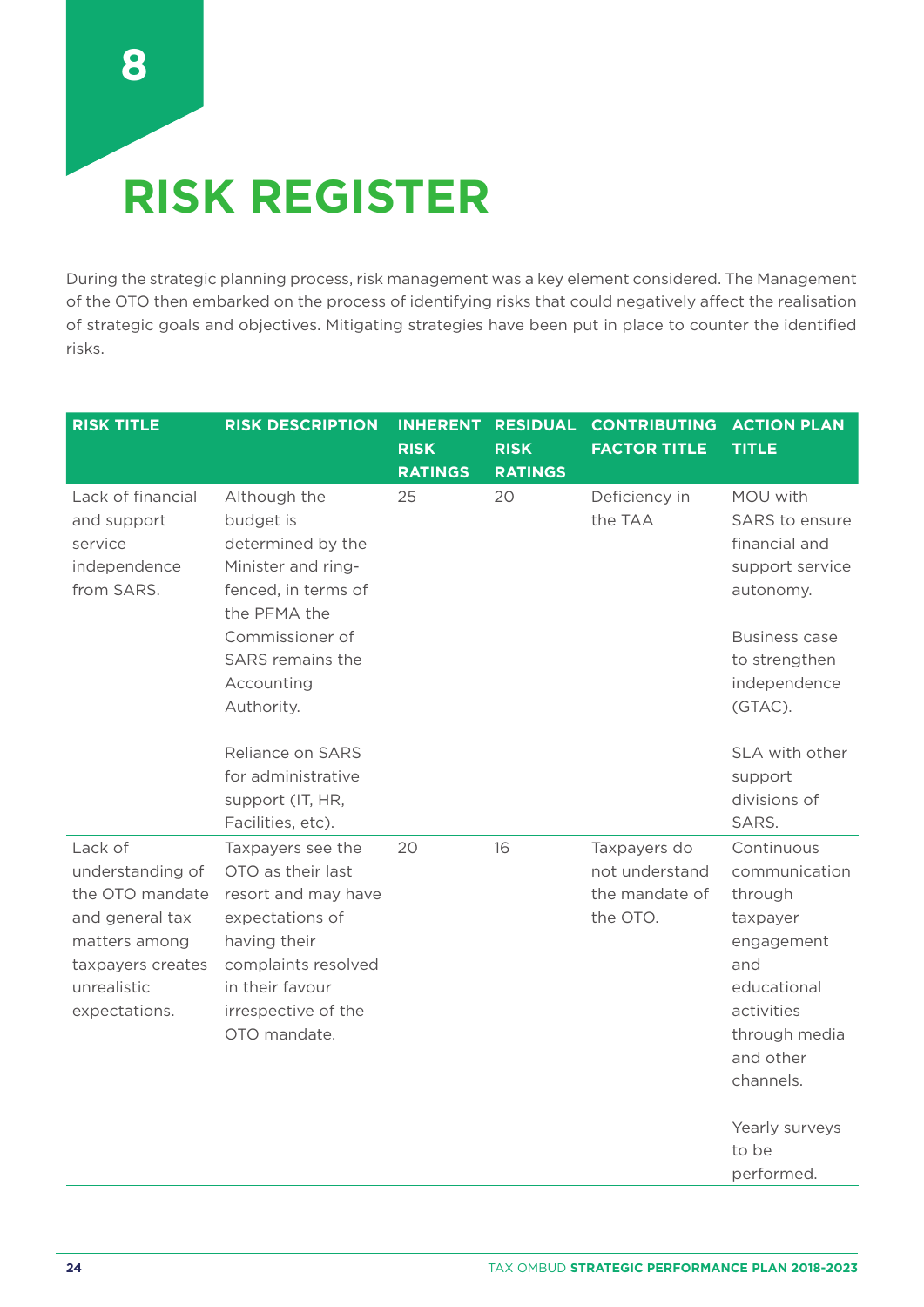| <b>RISK TITLE</b>                                                                                                | <b>RISK DESCRIPTION</b>                                                                                | <b>INHERENT</b><br><b>RISK</b><br><b>RATINGS</b> | <b>RESIDUAL</b><br><b>RISK</b><br><b>RATINGS</b> | <b>CONTRIBUTING</b><br><b>FACTOR TITLE</b> | <b>ACTION PLAN</b><br><b>TITLE</b>                                 |
|------------------------------------------------------------------------------------------------------------------|--------------------------------------------------------------------------------------------------------|--------------------------------------------------|--------------------------------------------------|--------------------------------------------|--------------------------------------------------------------------|
| Failure by SARS<br>to finalise OTO<br>recommendations<br>timeously, which<br>impacts on the<br>reputation of the | The TAA states that<br>the Tax Ombud's<br>recommendations<br>are not binding on a<br>taxpayer or SARS. | 25                                               | 16                                               | Deficiency in<br>the TAA                   | MOU/ SLA with<br><b>SARS</b> to<br>resolve<br>turnaround<br>times. |
| OTO.                                                                                                             |                                                                                                        |                                                  |                                                  |                                            | Continue with<br>monthly<br>operational<br>governance              |
|                                                                                                                  |                                                                                                        |                                                  |                                                  |                                            | meetings with                                                      |
|                                                                                                                  |                                                                                                        |                                                  |                                                  |                                            | the Complaints<br>Management                                       |
|                                                                                                                  |                                                                                                        |                                                  |                                                  |                                            | Office of SARS.                                                    |
| Lack of legal<br>capacity to enter<br>into contracts for<br>organisational<br>independence.                      | Perceived lack of<br>independence,<br>possible undue level<br>of influence by<br>SARS.                 | 20                                               | 20                                               | Deficiency in<br>the TAA                   | MOU with<br><b>SARS</b> to<br>strengthen<br>autonomy.              |
|                                                                                                                  |                                                                                                        |                                                  |                                                  |                                            | <b>Business case</b>                                               |
|                                                                                                                  | The Tax Ombud                                                                                          |                                                  |                                                  |                                            | to strengthen                                                      |
|                                                                                                                  | cannot be an<br>employer or engage                                                                     |                                                  |                                                  |                                            | independence<br>(GTAC).                                            |
|                                                                                                                  | in other contracts.                                                                                    |                                                  |                                                  |                                            |                                                                    |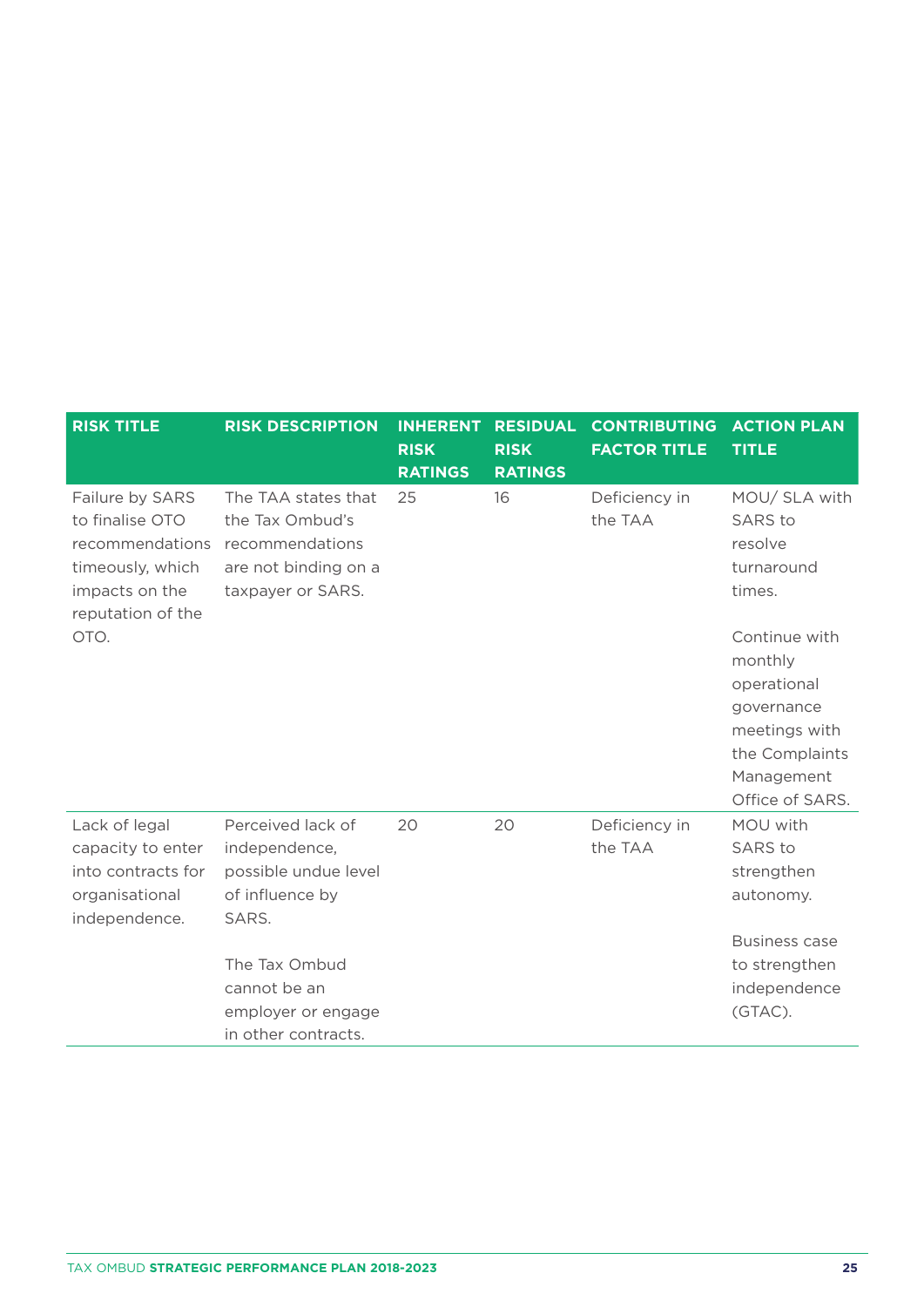